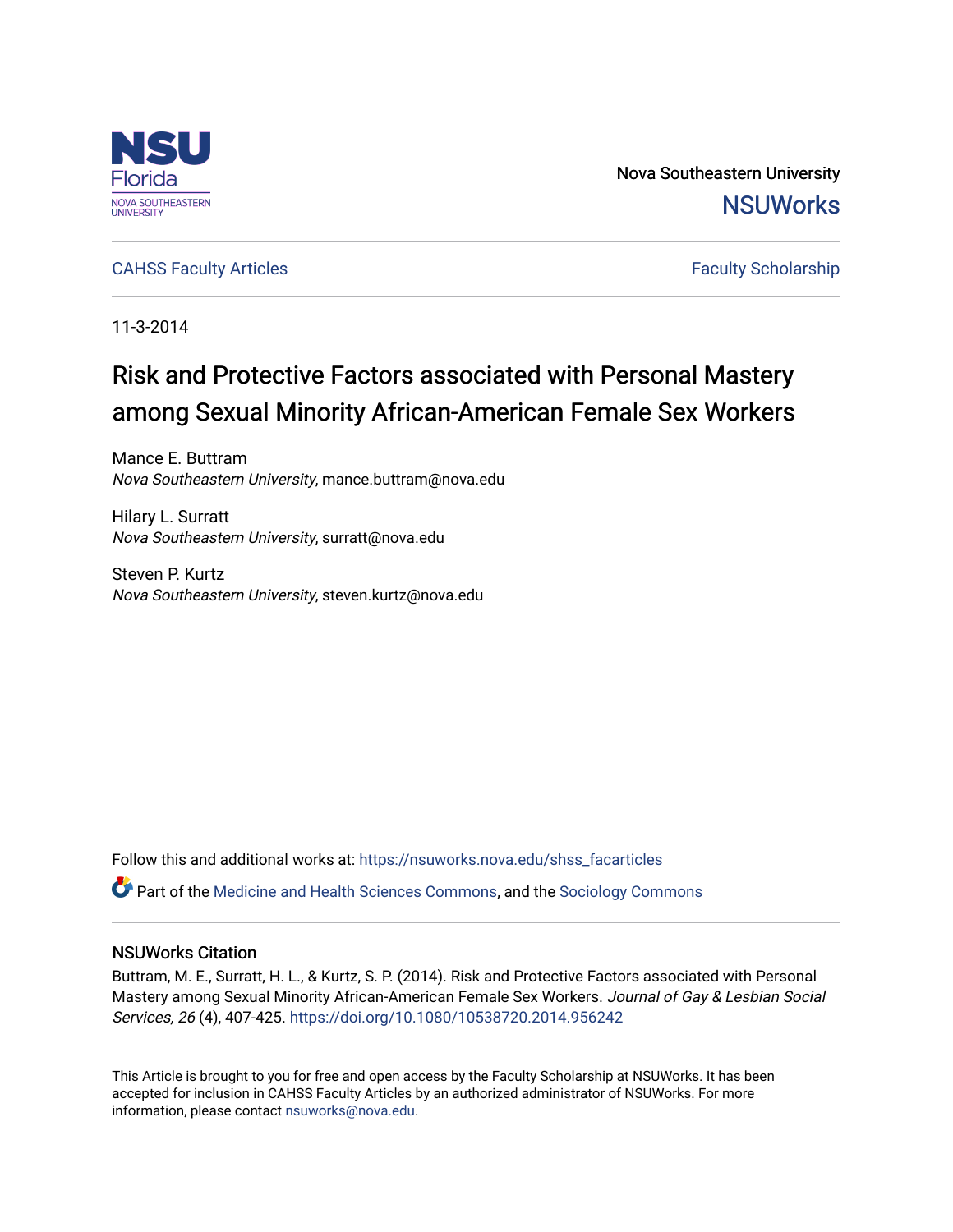



**Journal of Gay & Lesbian Social Services**

**ISSN: 1053-8720 (Print) 1540-4056 (Online) Journal homepage:<https://www.tandfonline.com/loi/wgls20>**

# **Risk and Protective Factors Associated with Personal Mastery Among Sexual Minority African-American Female Sex Workers**

**Mance E. Buttram, Hilary L. Surratt & Steven P. Kurtz**

**To cite this article:** Mance E. Buttram, Hilary L. Surratt & Steven P. Kurtz (2014) Risk and Protective Factors Associated with Personal Mastery Among Sexual Minority African-American Female Sex Workers, Journal of Gay & Lesbian Social Services, 26:4, 407-425, DOI: [10.1080/10538720.2014.956242](https://www.tandfonline.com/action/showCitFormats?doi=10.1080/10538720.2014.956242)

**To link to this article:** <https://doi.org/10.1080/10538720.2014.956242>



Published online: 03 Nov 2014.

|--|

[Submit your article to this journal](https://www.tandfonline.com/action/authorSubmission?journalCode=wgls20&show=instructions)  $\mathbb{Z}$ 



 $\overrightarrow{Q}$  [View related articles](https://www.tandfonline.com/doi/mlt/10.1080/10538720.2014.956242)  $\overrightarrow{C}$ 



[View Crossmark data](http://crossmark.crossref.org/dialog/?doi=10.1080/10538720.2014.956242&domain=pdf&date_stamp=2014-11-03)<sup>で</sup>



[Citing articles: 4 View citing articles](https://www.tandfonline.com/doi/citedby/10.1080/10538720.2014.956242#tabModule)  $\mathbb{C}$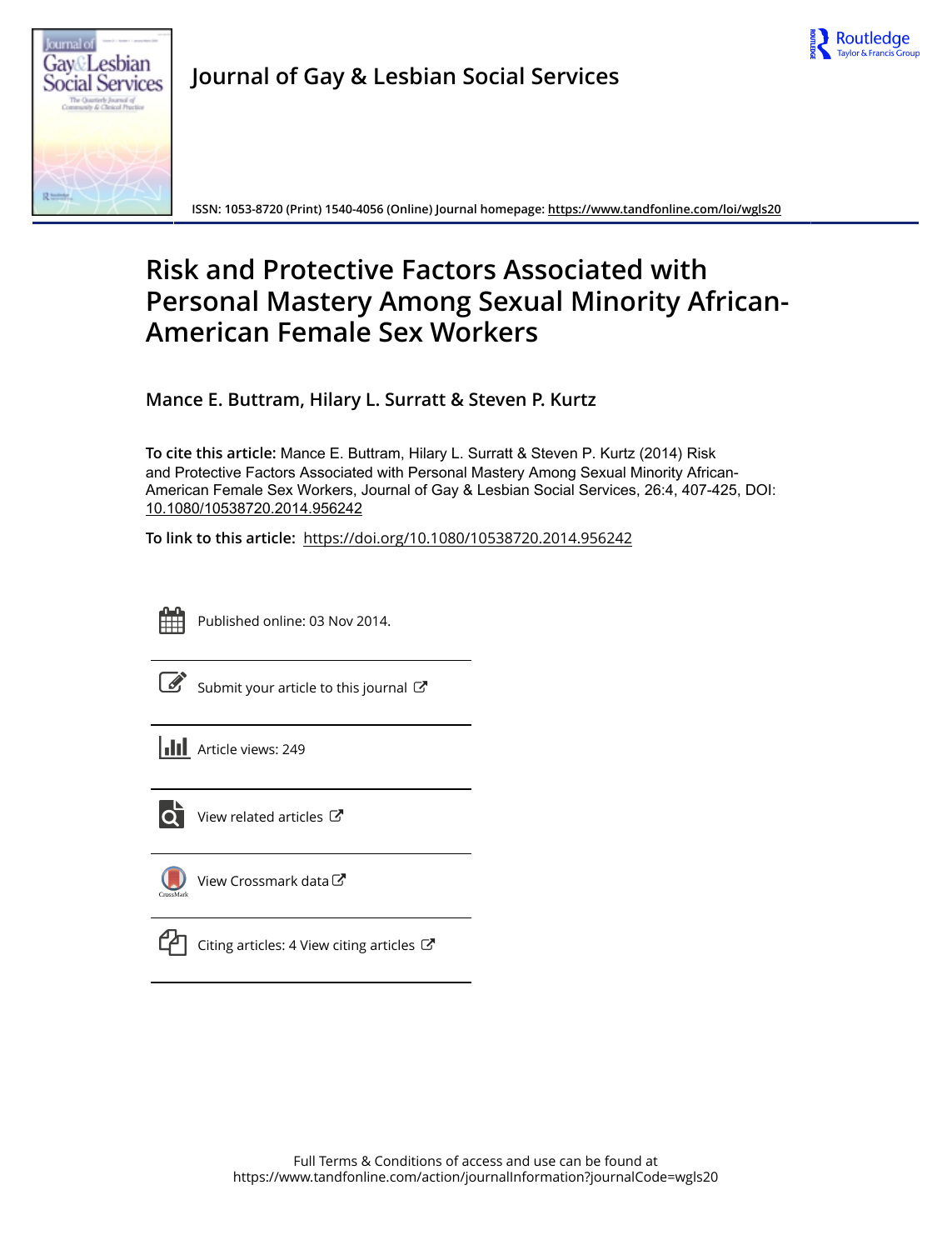*Journal of Gay & Lesbian Social Services*, 26:407–425, 2014 Copyright © Taylor & Francis Group, LLC ISSN: 1053-8720 print / 1540-4056 online DOI: 10.1080/10538720.2014.956242

## Routledge Taylor & Francis Group

# **Risk and Protective Factors Associated with Personal Mastery Among Sexual Minority African-American Female Sex Workers**

MANCE E. BUTTRAM, HILARY L. SURRATT, and STEVEN P. KURTZ *Nova Southeastern University, Miami, Florida, USA*

*Research among sexual minorities has traditionally examined problems such as substance use, HIV risk, mental health problems, and victimization. Among sexual minority street-based female sex workers, these vulnerabilities can be magnified. Grounded in theories of resilience, this study examines risk and protective factors associated with a high level of personal mastery among a vulnerable population of women. Data are drawn from baseline interviews from street-based African-American female sex workers enrolled in a randomized intervention trial in Miami, Florida. We compare sexual minority (*N = *197) and heterosexual (*N = *365) women on measures of risk and protective factors; among sexual minority women we present logistic regression analyses which reveal that severe mental distress and HIV transmission risk are associated with low levels of personal mastery, while protective factors of transportation access and social support are associated with high levels of personal mastery. These findings suggest that these protective factors may potentially facilitate the development of personal mastery and represent beneficial avenues for intervention efforts.*

*KEYWORDS personal mastery, African-American, sexual minority, sex work*

### INTRODUCTION

By all accounts, street-based female sex workers in the United States constitute an especially vulnerable population as they are often enmeshed in

Address correspondence to Mance E. Buttram, ARSH: Center for Applied Research on Substance Use and Health Disparities, Nova Southeastern University, 2 NE 40th Street, Ste. 404, Miami, FL 33137. E-mail: mance.buttram@nova.edu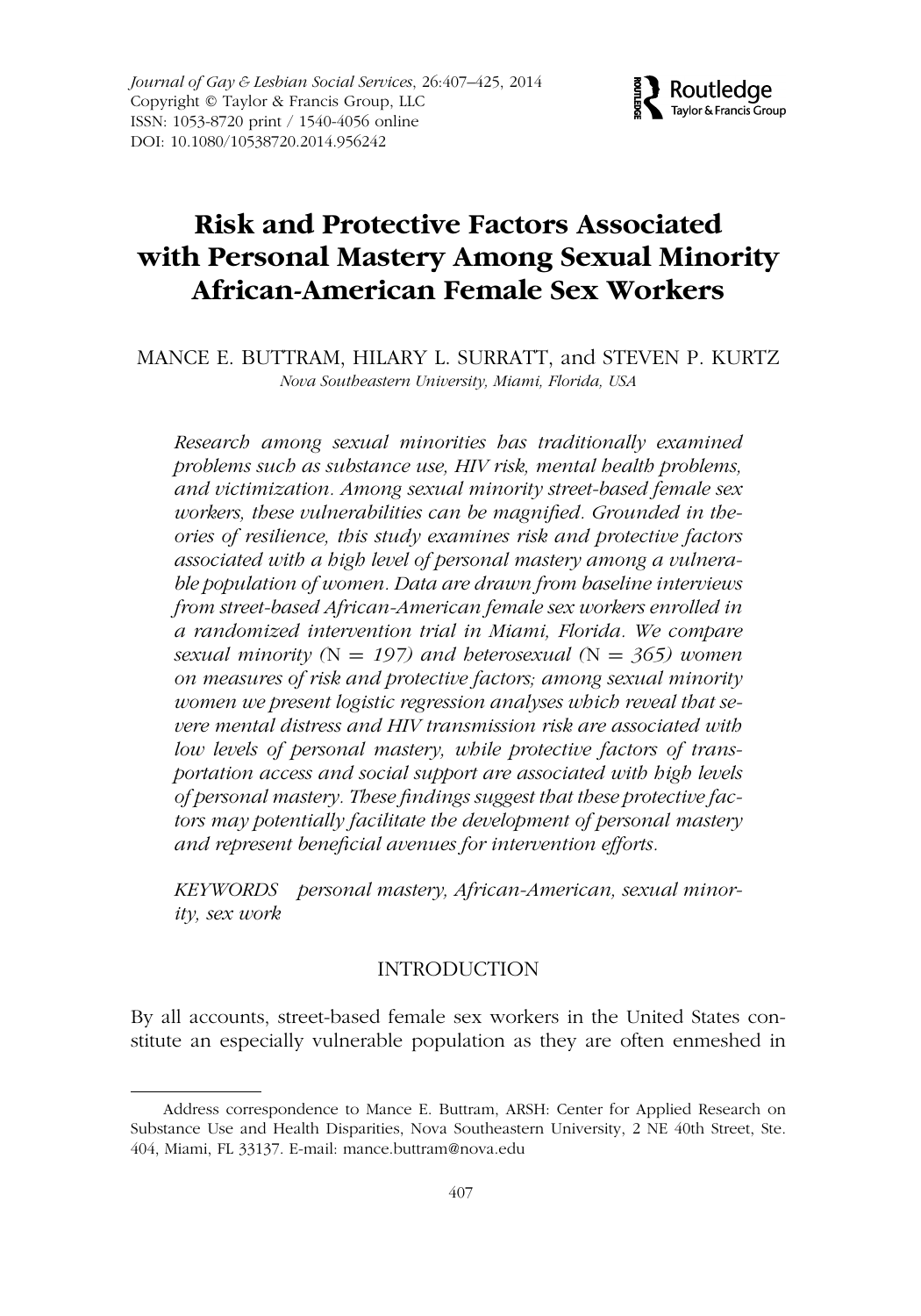chronic patterns of substance use, sexual risk, mental distress, victimization, and homelessness (Baseman, Ross, & Williams, 1999; Davis, 2000; Gilbert, El-Bassel, Rajah, Foleno, & Frye, 2001; Inciardi & Surratt, 2001; Kurtz, Surratt, Inciardi, & Kiley, 2004; Surratt & Inciardi, 2004; Surratt, Kurtz, Weaver, & Inciardi, 2005; Wenzel, Leake, & Gelberg, 2001). Street-based sex workers or exchangers are embedded in a complex of social situations that make them an important population to reach with health and social services. Significant numbers have histories of childhood sexual and physical abuse, increasing their susceptibility to mental and emotional problems (El-Bassel, Simoni, Cooper, Gilbert, & Schilling, 2001; Farley & Barkan, 1998; Gidycz, Coble, Latham, & Layman, 1993; Maher, 1997; Sterk & Elifson, 1990). Furthermore, violent victimization at the hands of "dates" (clients or "johns"), boyfriends, and other predators, such as people living on the streets, passersby, or the police, continues to play a large role in their adult lives (Church, Henderson, Barnard, & Hart, 2001; Coston & Ross, 1998; Farley & Barkan, 1998; Kurtz et al., 2004; Surratt, Inciardi, Kurtz, & Kiley, 2004). At the same time, they are at high risk for loss of social services and social support structures, including family, church (Dalla, 2001; Weiner, 1996), and stable housing (Spittal et al., 2003). In fact, many of these health and social disparities are multiple and co-occurring among populations of female sex workers (Carlson et al., 2012; Romero-Daza, Weeks, & Singer, 2003; Romero-Daza, Weeks, & Singer, 2005; Shannon & Csete, 2010; Shannon et al., 2008; Sterk & Elifson, 2006).

A variety of studies have shown that sexual minority women experience many of the same health disparities as female sex workers, such as higher rates of victimization, problematic substance use, sexual risk, and psychological distress, compared to their heterosexual counterparts (Bell, Ompad, & Sherman, 2006; Cochran, Ackerman, Mays, & Ross, 2004; Drabble & Trocki, 2005; Tucker, Ellickson, & Klein, 2008). Specifically, women who report same-sex behaviors or identify as either lesbian or bisexual are more likely to be heavy alcohol users (Drabble, Midanik, & Trocki, 2005; Meads, Buckley, & Sanderson, 2007), more likely to report tobacco and illicit drug use, and more likely to have histories of injection drug use (Burgess, Lee, Tran, & Van Ryn, 2008; Hillier, De Visser, Kavanagh, & McNair, 2003; Lindley, Barnett, & Burcin, 2008; McCabe, Hughes, & Boyd, 2004; Meads et al., 2007; Saulnier & Miller, 1997). Sexual risk also tends to be elevated among sexual minority women, with some reports indicating higher numbers of current sexual partners, and more unprotected and transactional sex than among heterosexual women (Austin et al., 2008; Bell et al., 2006). Sexual minority women also tend to display elevated rates of psychological distress, including anxiety and depression (Burgess et al., 2008; Wilsnack et al., 2008). It has been widely noted that the poorer mental health functioning observed among sexual minorities is likely grounded in experiences of discrimination and victimization, as well as lower social support, family rejection, and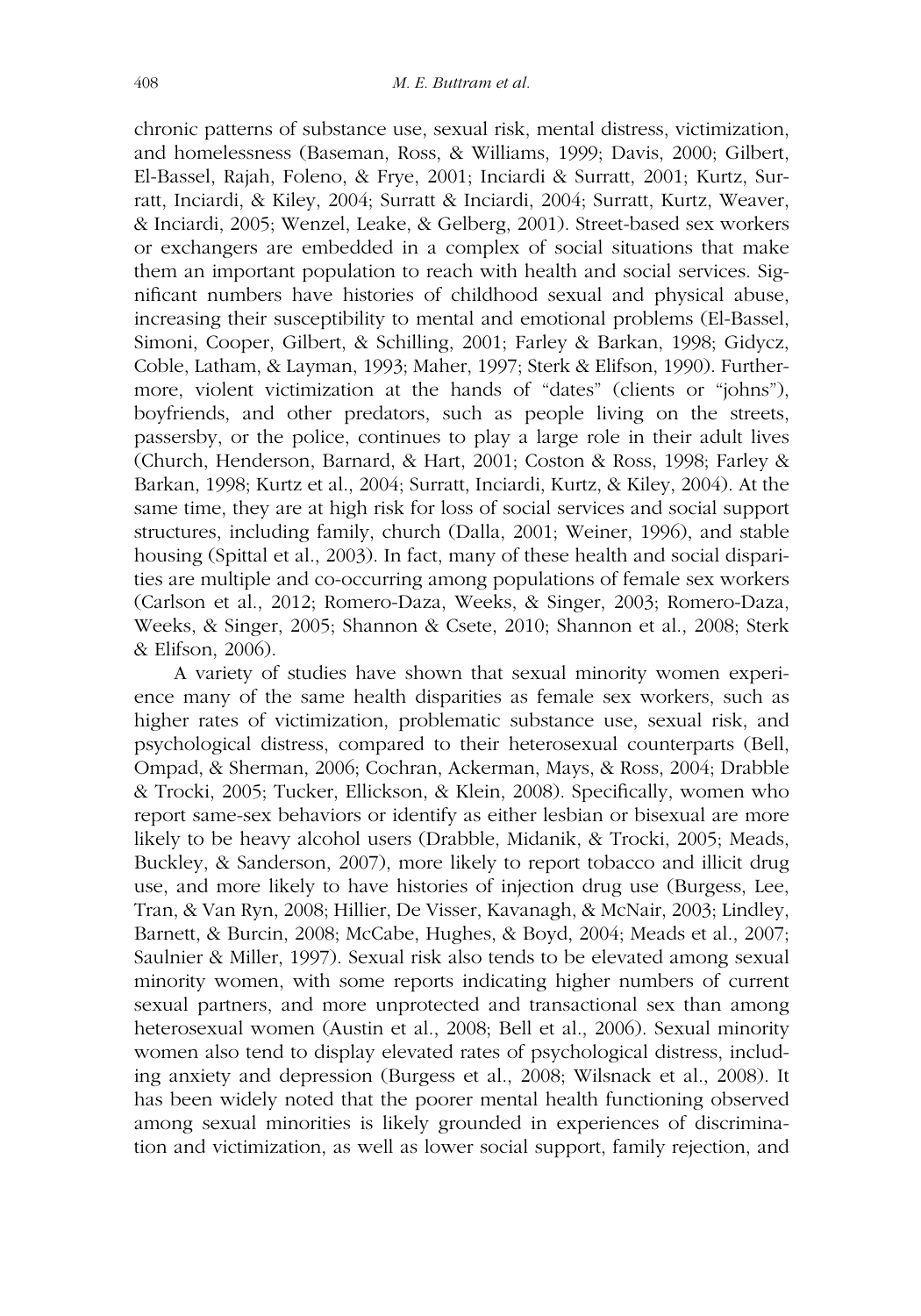marginalization (Corliss, Austin, Roberts, & Molnar, 2009; Mayer et al., 2008; Ryan, Huebner, Diaz, & Sanchez, 2009).

Though many health and social disparities are well-documented among female sex workers and sexual minority women, the ability to seek out resources for support, engage in successful coping, or utilize other protective factors in the face of risk or adversity are hallmarks of resilience (Obrist, Pfeiffer, & Henly, 2010; Ungar, 2008). There are no apparent studies of resilience among sexual minority female sex workers; yet evidence shows that stressful events can lead to positive growth and coping behaviors among sexual minority women, and especially sexual minority women of color (Bonet, Wells, & Parsons, 2007; Balsam, 2003). While such resilient behaviors have not been well-studied among street-based female sex workers in the United States, international research with female sex workers indicates that better health outcomes are associated with protective factors such as self-efficacy (Ghimire, Smith, van Teijlingen, Dahal, & Luitel, 2011; Guha et al., 2012) and that HIV prevention efforts may be more effective if education, health care, and social support services are made available (Scheibe, Drame, & Shannon, 2012; Li et al., 2010). As a result, researchers have recently advocated resilience-based interventions for HIV prevention and psychological functioning among female sex workers in China (Yuen et al., 2013).

Within this context, this article investigates resilience among a sample of street-based African-American female sex workers in Miami, Florida. First, we examine measures of risk and protective factors, comparing sexual minority and heterosexual women. Next, we conduct logistic regression analyses to examine which risk and protective factors are associated with resilience among a sample of sexual minority African-American women in the context of a sex-work environment. In particular, we sought to understand the contributions of risk factors, such as substance use, victimization, mental health problems, and HIV risk, and protective factors, including education, health care, transportation, and social support, to the expression of resilience, as measured by personal mastery. The aim of these analyses is to uncover potential avenues of intervention for this vulnerable population.

#### METHODS

The data were drawn from a randomized clinical trial designed to test the relative effectiveness of two case management intervention protocols in linking underserved women with health and social services and reducing risk behaviors for HIV. Study enrollment began in May 2007 and concluded in June 2010. Overall, 562 eligible clients were enrolled into the study and completed baseline interviews.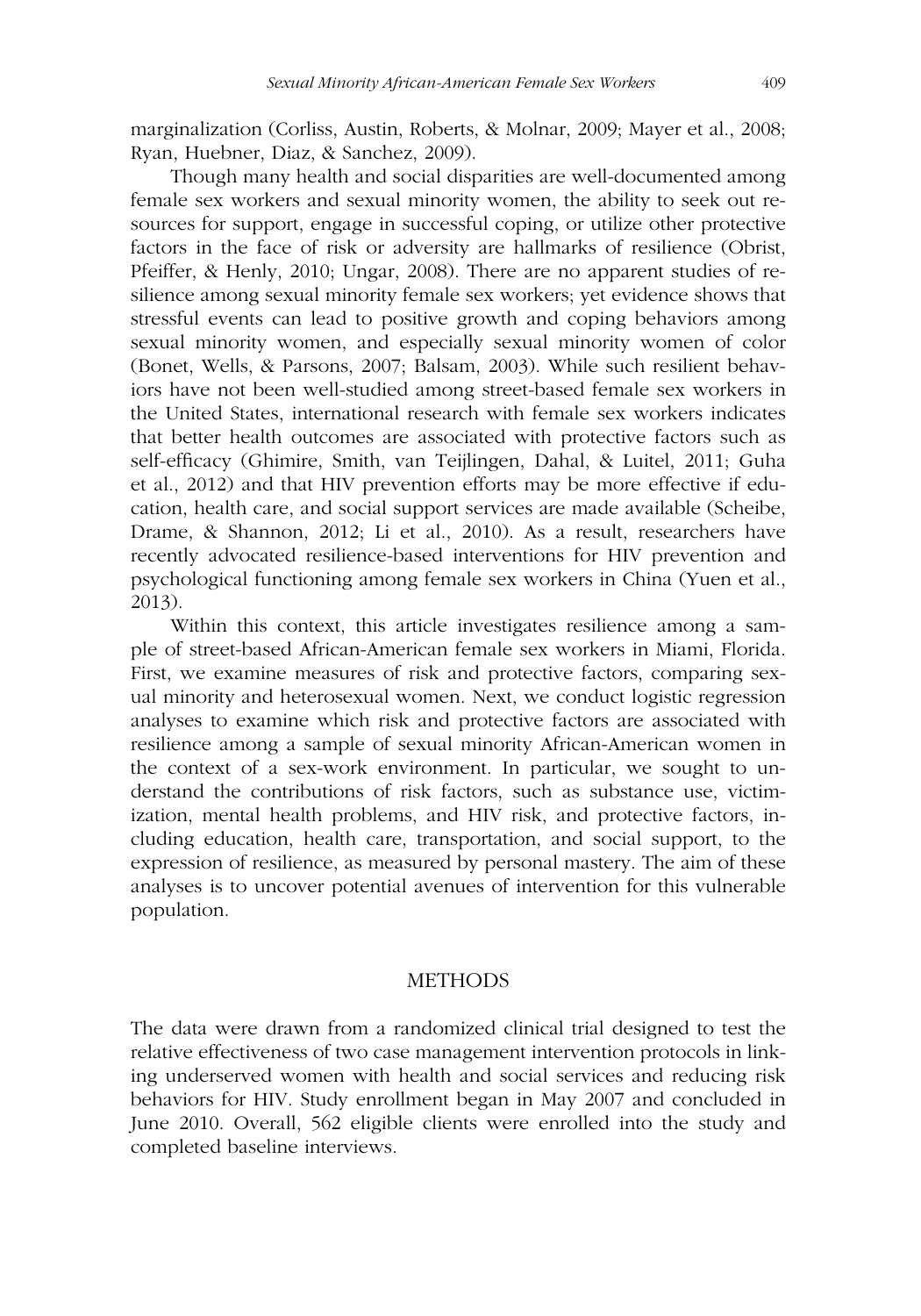# Target Population and Study Eligibility

The target population for this intervention trial was drug-using African-American female sex workers in Miami, Florida. Study inclusion was limited to African-American women based on prior studies with sex workers in the Miami area, which indicated that African-Americans were two times more likely than sex workers of other race/ethnic groups to test HIV positive (Surratt et al., 2005). Eligible clients were African-American women ages 18 to 50 who had (1) traded sex for money or drugs at least 3 times in the past 30 days and (2) used cocaine, crack, or heroin 3 or more times a week in the past 30 days.

# Study Recruitment

Participants in the study were recruited using targeted sampling strategies (Waters & Biernacki, 1989). Recruitment was carried out by a team comprised of both professional outreach workers and active sex workers. The outreach staff was indigenous to the target recruitment areas, and several members of the team had prior experience conducting outreach for local community service agencies. In addition, the use of active sex workers as recruiters provided access to many locations on and off the primary strolls (locations where female sex workers solicit clients) where potential participants were found.

During the recruitment process, women who were interested in participating in the study were asked to call the field office and screen for eligibility. In total, 1,889 women participated in a telephone screening, of which 837 were eligible. A total of 562 women ultimately participated in the study. Reasons why eligible women did not participate included not being interested or not coming to the baseline visit.

# Study Procedures

Study recruiters made contact with potential participants in various street locations. Potential participants were asked to contact the field office for telephone screening for eligibility. Those meeting project eligibility requirements were scheduled for appointments at the project intervention center, where they were re-screened on arrival. After eligibility was confirmed, informed consent was obtained, followed by a structured face-to-face baseline interview lasting approximately one hour. Project staff completed the requirements for National Institutes of Health (NIH) Web-based certification for protection of human subjects. Study protocols were approved by the University of Delaware (predecessor institution) and Nova Southeastern University Institutional Review Boards.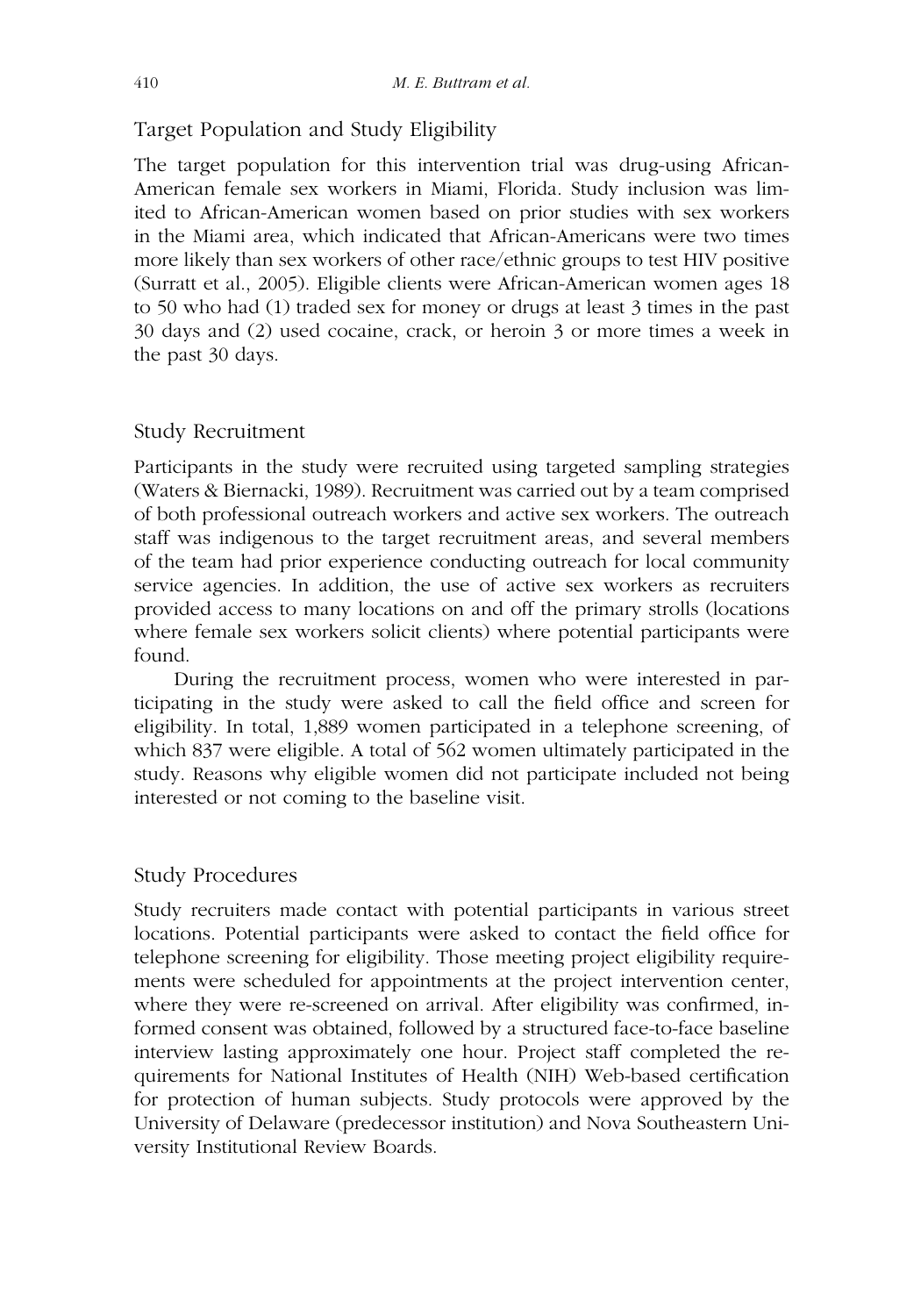#### DATA COLLECTION AND MEASURES

Interviews were conducted using computer-assisted personal interviews (CAPI). The Global Appraisal of Individual Needs (GAIN, v. 5.4; Dennis, Titus, White, Unsicker, & Hodgkins,2002) was the primary component of the standardized baseline assessment. This instrument captured demographic information, physical and mental health status, homelessness, foster care history, violence and victimization, as well as lifetime and 90-day measures of drug use frequency and sexual risk behaviors.

#### Sexual Orientation

Sexual orientation was assessed with the closed-ended question, "Do you consider yourself to be ...?" For analyses, the responses of "lesbian," "bisexual," or "other" were categorized as "sexual minority," while responses of "heterosexual" or "straight" were categorized as heterosexual. Although we recognize that sexual identity is multidimensional, incorporating cognitive, emotional, and behavioral aspects, we chose to examine sexual minority membership as defined by lesbian, bisexual, or transgender identification. Other analyses, typically those with a public health focus, tend to emphasize behavioral aspects of sexuality. While there is some dispute among researchers regarding the appropriateness of examining cognitive versus behavioral aspects of sexuality (Young & Meyer, 2005; Ford, 2006; Pathela, Blank, Sell, & Schillinger, 2006), and recognition that concordance between identity and behavior varies (Ross, Essien, Williams, & Fernandez-Esquer, 2003), our decision to focus on cognitive aspects of sexual identity was driven by the fact that, among female sex workers, sexual behaviors and partnering are often not matters of preference, but of economics and survival (Shannon et al., 2008; Inciardi, 1995).

#### Risk Factors

The GAIN (Dennis et al., 2002) contains the General Mental Distress Scale, consisting of clinical measures of mental health based on *Diagnostic and Statistical Manual of Mental Disorders* (*DSM*-IV) symptom criteria: 9 items assess past-year symptoms of depression, 4 items assess somatic disorders, and 12 items assess past-year symptoms of anxiety disorders (Bohlig & Dennis, 1996; Dennis, Chan, & Funk, 2006). Consistent with the aim of our analysis to uncover potential avenues for intervention, we dichotomized mental distress into "severe" and "not severe," the rationale being that a classification of "severe" distress most likely identifies individuals with a high probability of clinical diagnosis who are in need of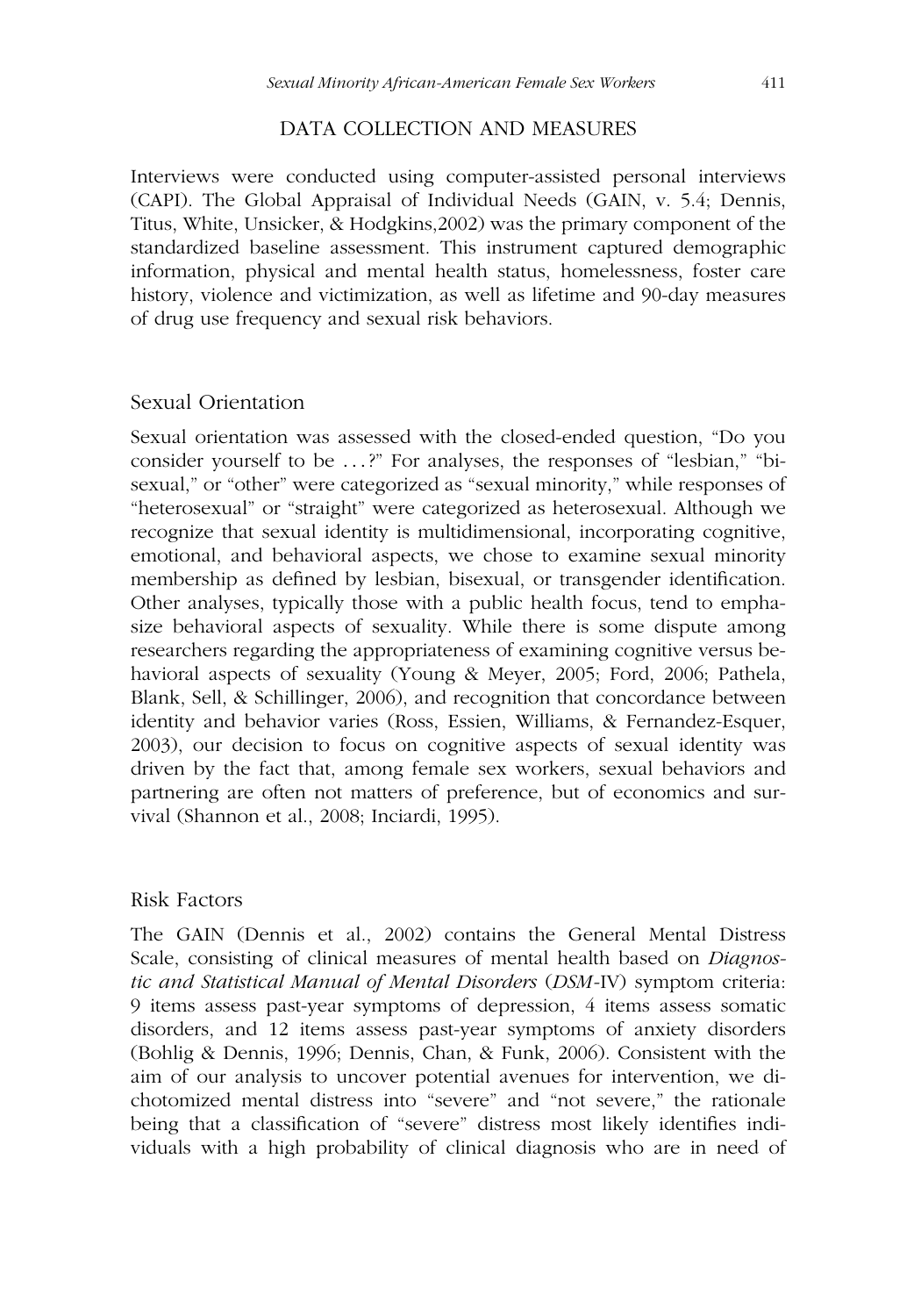formal intervention (Dennis et al., 2006). Cronbach's alpha for this scale in the current sample was .868 and has been reported elsewhere as .97 (Dennis et al., 2006). Examples of questions include, "During the past 12 months, have you had significant problems with feeling very trapped, lonely, sad, blue, depressed, or hopeless about the future?" and "During the past 12 months have you had significant problems with feeling very anxious, nervous, tense, scared, panicked, or like something bad was going to happen?"

Substance dependence was measured using the TCU Drug Screen II (Institute of Behavioral Research [IBR], 2006). Comprised of nine items measuring past-year drug use severity, endorsement of three or more items approximates *DSM*-IV criteria for dependence. Cronbach's alpha for this measure in the current sample was .8 and has been reported elsewhere as .89 (Simpson, Joe, Knight, Rowan-Szal, & Gray, 2010). Examples of questions include, "During the last 12 months did you use larger amounts of drugs or use them for a longer time than you meant to?" and "During the last 12 months did you get so high or sick from drugs that it caused an accident or put you or others in danger?"

The GAIN (Dennis et al., 2002) contains the General Victimization Scale (GVS), which is a 15-item measure of types of victimization experienced by the respondent (including lifetime physical, emotional, and sexual victimization), the number of traumagenic factors involved in the victimization (including age at onset, duration, type, and relation of perpetrator), and current worry about victimization. Cronbach's alpha of GVS in this sample was .717 and has been reported elsewhere as .86 (Titus, Dennis, White, Scott, & Funk, 2003). Examples of questions include, "Has anyone ever hurt you by striking or beating you to the point that you had bruises, cuts, broken bones, or otherwise physically abused you?" and "Has anyone ever forced you to participate in sexual acts against your will, including a regular sexual partner, a family member, or friend?" Given the pervasive violence in the street-based sex-work context (Kurtz et al., 2004; Surratt & Inciardi, 2010; Surratt, Kurtz, Chen, & Mooss, 2011), we chose to exclude the four "current worry" items in our instrumentation, as they were likely to be universally endorsed. As such, our GVS scale consists of 11 items in total. Higher values indicate increased victimization and/or increased traumatic factors associated with the victimization. For analysis, the measure was dichotomized into "severe" (endorsement of four or more symptoms) and "not severe."

HIV risk was measured by asking clients to report counts of past-90-day vaginal and anal sex times as well as counts of the number of vaginal and anal sex times in which a condom was used. The measure was dichotomized so that HIV risk was defined as one or more unprotected vaginal or anal sex times versus none.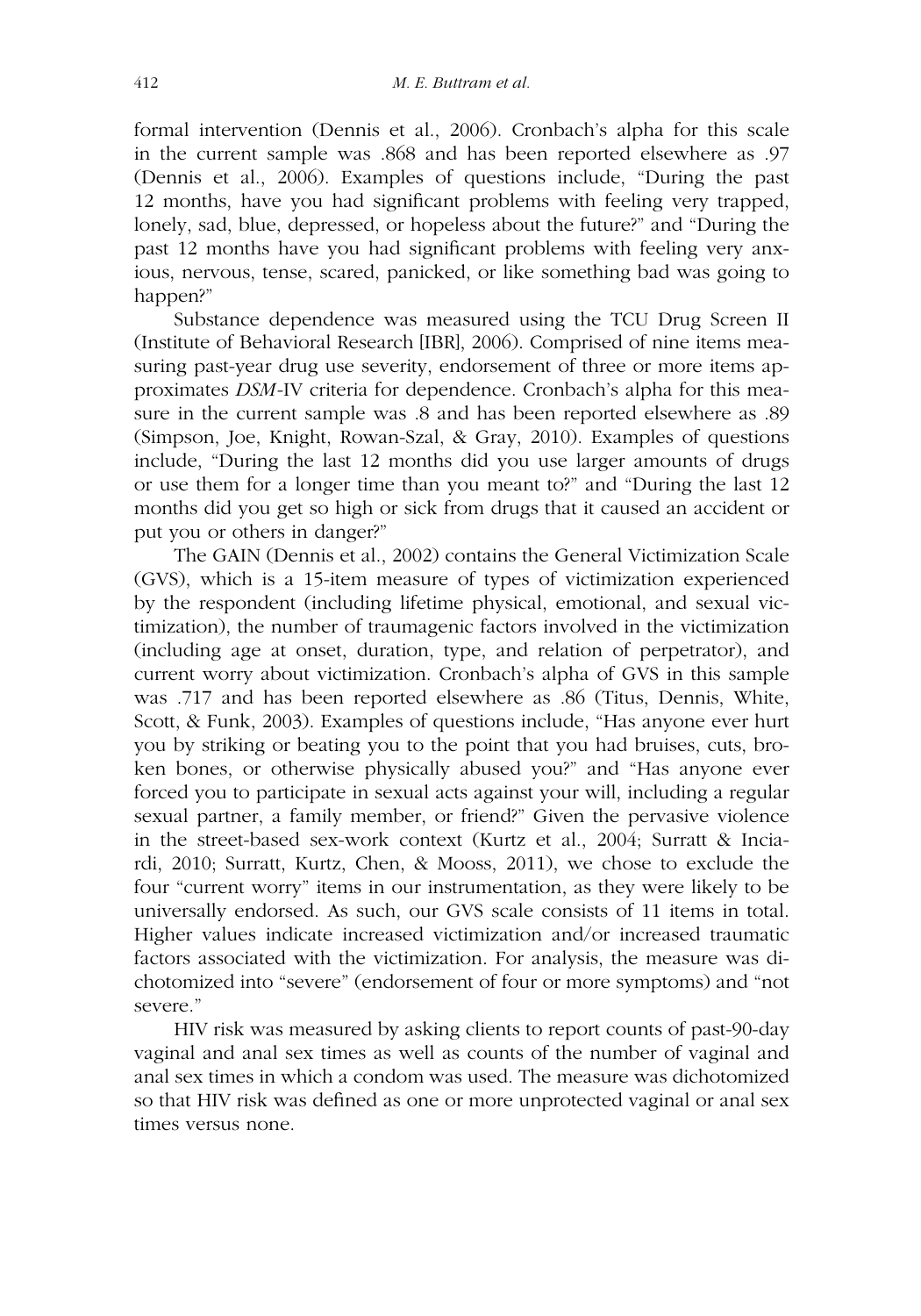#### Protective Factors

Health care coverage was assessed by asking clients if their medical expenses were covered by any type of insurance, court, or health program. Transportation access was selected as a protective factor because prior research among this population suggested that this resource is lacking and that having it would make engaging with health and social services less burdensome (Kurtz, Surratt, Kiley, & Inciardi, 2005). This measure was assessed by asking clients to identify their most common form of transportation. Clients who reported using their personal vehicle or using public transportation were categorized as having "more access," while clients reporting walking, biking, or depending on rides from others for the primary mode of transportation were categorized as "less access."

Social support was measured using the 19-item MOS Social Support Survey (Sherbourne & Stewart, 1991), which includes the domains of emotional/informational support, tangible support, affectionate support, and positive social interaction. Scores were calculated according to the scale's authors' guidelines, and were transformed to a 0–100 scale for comparison to published means. Cronbach's alpha for overall social support in this sample was .966 and has been reported elsewhere as .91 (Sherbourne & Stewart, 1991). Examples of questions include, "How often is it that you have someone you can count on to listen to you when you need to talk?" and "How often is it that you have someone who hugs you?"

#### Resilience

Personal mastery (Pearlin & Schooler, 1978) measures the extent to which an individual believes life events or circumstances are under one's own control. It is a widely used measure consisting of 7 items, answered on a 5-point scale, which has been shown to have good internal reliability (Seeman, 1991) and construct validity (Pearlin, Menaghan, Lieberman, & Mullan,1981). Cronbach's alpha for personal mastery in the current sample was .561 and has been reported elsewhere as .75 (Scheier, Carver, & Bridges, 1994). Respondents are asked to agree or to disagree with statements such as, "There is really no way I can solve some of the problems I have," and "I can do just about anything I really set my mind to."

Recent studies have used personal mastery as a measure of resilience (Harmell, Chattillion, Roepke, & Mausbach, 2011), and as a coping resource, personal mastery is associated with improved mental and physical health, reduced risk of mortality, and reduced impact of chronic stress on disease (Roepke & Grant, 2011). Furthermore, additional reports have shown that higher personal mastery is associated with better health outcomes and stronger increases in social support (Gerstorf, Röcke, & Lachman, 2011). For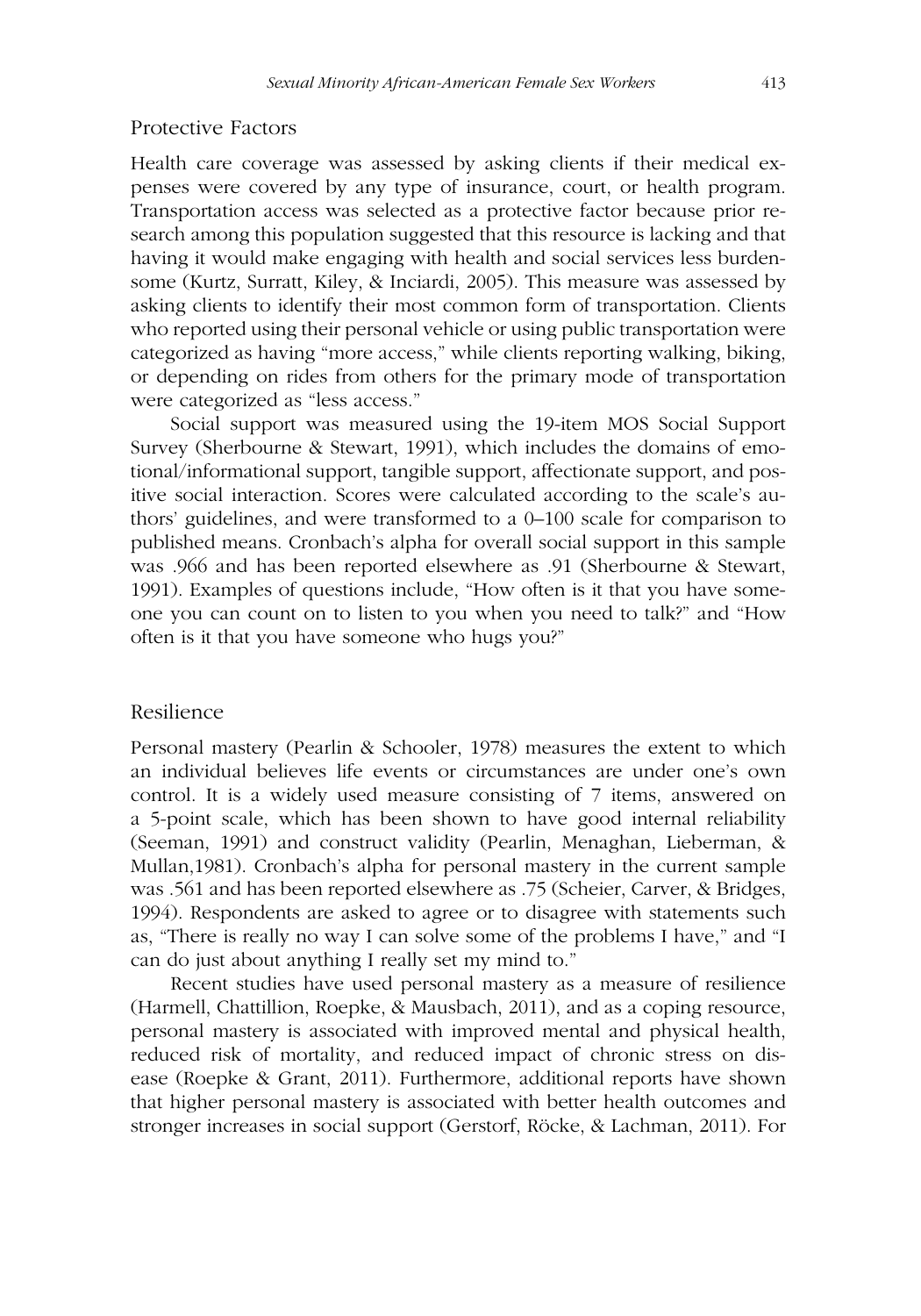analysis, this scale was used as a proxy for resilience based on the idea that the development of personal mastery is preceded by the cultivation of successful coping or other means of overcoming risk and is a product of these efforts (Younger, 1991). The range of the scale for this study was 11–35; higher scores represent higher personal mastery. For analysis, the measure was dichotomized at the sixty-sixth percentile with high personal mastery defined as the upper 33.3% versus low personal mastery (lower twothirds).

#### ANALYTIC PLAN

All analyses were conducted using IBM SPSS Statistics version 20. Descriptive statistics were calculated for the variables of interest, including demographics, risk factors, protective factors, and personal mastery by sexual minority identity. We hypothesized that high personal mastery would be associated with lower levels of risk factors and higher levels of protective factors. Bivariate logistic regression models were constructed to predict high levels of personal mastery by these risk and protective factors. Those measures that exhibited significant associations in the bivariate models were included in a multivariate logistic regression model, with the aim of the analyses being to focus on risk and protective factors that could be intervened upon to help these women. As a result, HIV status and foster care history were not included in the multivariate analyses.

#### **RESULTS**

Selected characteristics of the sample are shown in Table 1. The sample was 35.1% sexual minority ( $N = 197$ ) and 64.9% heterosexual ( $N = 365$ ). Mean age for sexual minority women was  $36.56$  ( $SD = 9.31$ ) compared to 39.26  $(SD = 8.50)$  for heterosexual women ( $p < 0.000$ ). Sexual minority women reported greater prevalence of risk factors compared to their heterosexual counterparts, including past-90-day homelessness (64.0% versus 49.9%;  $p = 0.001$ ); severe mental distress  $(84.3\% \text{ versus } 75.9\%; p = 0.020)$ , and severe victimization (87.8% versus 80.8%;  $p = 0.034$ ). No significant differences were found among protective factor measures, including social support, which was similar for sexual minority women,  $52.60$  (*SD* = 29.41) and for heterosexual women, 56.86  $(SD = 28.69; p = 0.122)$ ; however, only 27.4% of sexual minority women endorsed the criteria for high personal mastery ( $N = 54$ ) compared to 36.4% of heterosexual women ( $N = 133$ ;  $p =$ 0.030).

Based on the elevated levels of risk factors among sexual minority women, bivariate logistic regression models were constructed to examine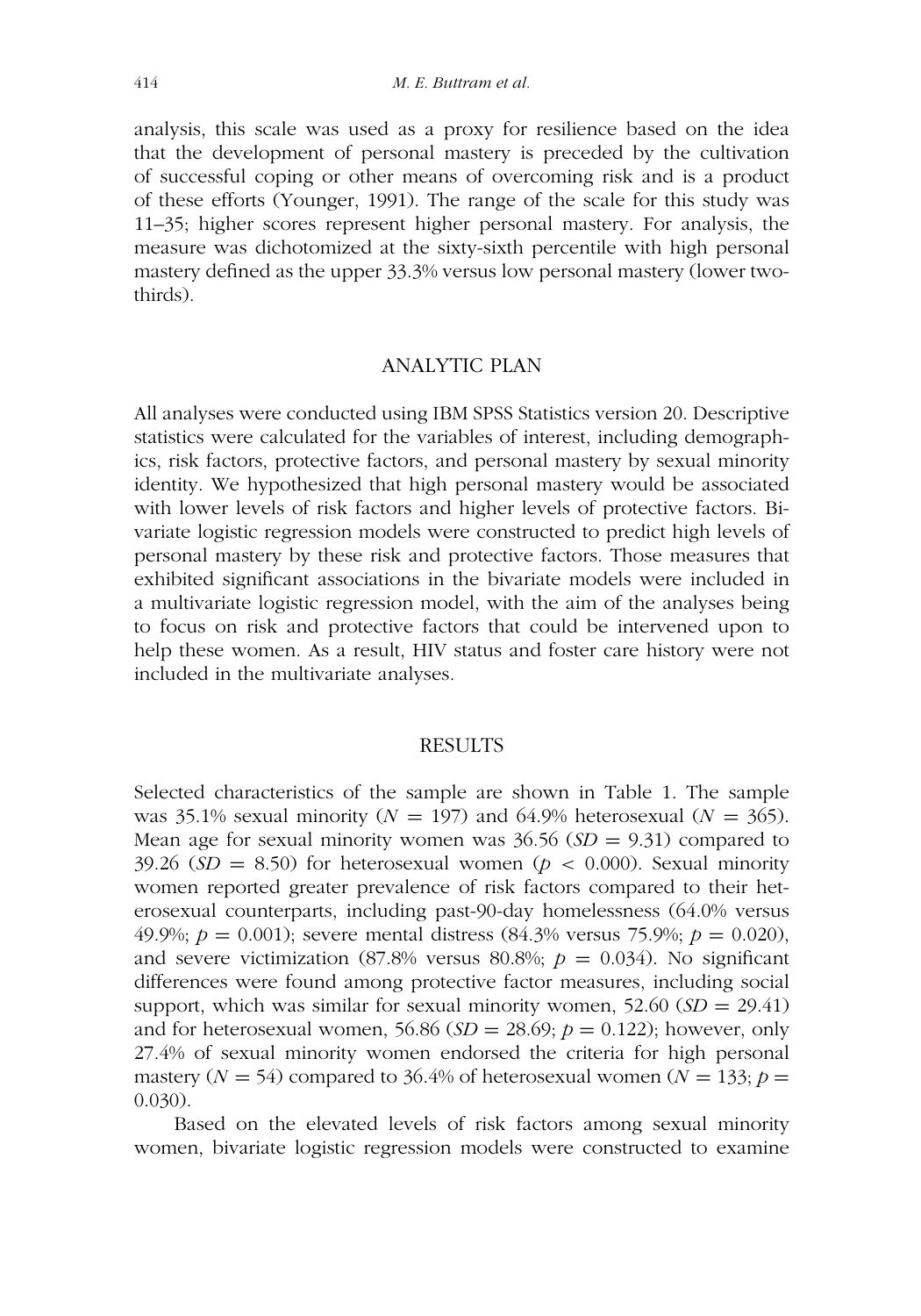| Characteristic                                         | Sexual Minority |       | Heterosexual |       |            |               |
|--------------------------------------------------------|-----------------|-------|--------------|-------|------------|---------------|
|                                                        | $N = 197$       | 35.1% | $N = 365$    | 64.9% | Chi-square | $\mathcal{P}$ |
| Demographics                                           |                 |       |              |       |            |               |
| HIV positive                                           | 32              | 16.2% | 66           | 18.1% | 0.300      | 0.584         |
| Foster care<br>history                                 | 41              | 20.8% | 55           | 15.1% | 2.98       | 0.084         |
| Risk Factors                                           |                 |       |              |       |            |               |
| Homeless (past<br>90 days)                             | 126             | 64.0% | 182          | 49.9% | 10.264     | 0.001         |
| Severe mental<br>distress                              | 166             | 84.3% | 277          | 75.9% | 5.375      | 0.020         |
| Substance<br>dependence                                | 179             | 90.9% | 322          | 88.2% | 0.924      | 0.336         |
| Severe<br>victimization                                | 173             | 87.8% | 295          | 80.8% | 4.495      | 0.034         |
| HIV risk<br><b>Protective Factors</b>                  | 98              | 49.7% | 184          | 50.4% | 0.023      | 0.880         |
| Education-<br>12 years or<br>more                      | 93              | 47.2% | 177          | 48.5% | 0.085      | 0.771         |
| Health care<br>coverage                                | 66              | 33.5% | 120          | 32.9% | 0.023      | 0.880         |
| More access to<br>transportation                       | 134             | 68.0% | 250          | 68.5% | 0.013      | 0.908         |
| Resilience<br>Personal<br>mastery (66th<br>percentile) | 54              | 27.4% | 133          | 36.4% | 4.696      | 0.030         |

**TABLE 1** Selected Characteristics of Street-Based African-American Female Sex Workers  $(N = 562)$ 

high personal mastery by risk and protective factors among this population. These analyses are based on the hypothesis that high personal mastery would be associated with lower levels of risk factors and higher levels of protective factors. Results are shown in Table 2.

Past-90-day homelessness (OR =  $0.444$ ; 95% CI =  $0.234$ , 0.844;  $p =$ 0.013), severe mental distress (OR = 0.118; 95% CI = 0.051, 0.275; *p <* 0.000), and HIV risk (OR =  $0.440$ ; 95% CI = 0.230, 0.841;  $p = 0.013$ ) were associated with lower odds of having high personal mastery. Transportation access (OR = 2.591; 95% CI = 1.205, 5.573;  $p = 0.015$ ) and greater social support (OR = 1.025; 95% CI = 1.013, 1.038; *p <* 0.000) were associated with higher odds of high personal mastery.

Measures that exhibited significant bivariate associations were included in a multivariate logistic regression model, with the aim of identifying risk and protective factors as potential avenues for intervention. Table 3 shows the results of the multivariate logistic regression model predicting a high level of personal mastery among African-American sexual minority female sex workers. Two risk factors, severe mental distress (OR =  $0.146$ ; 95%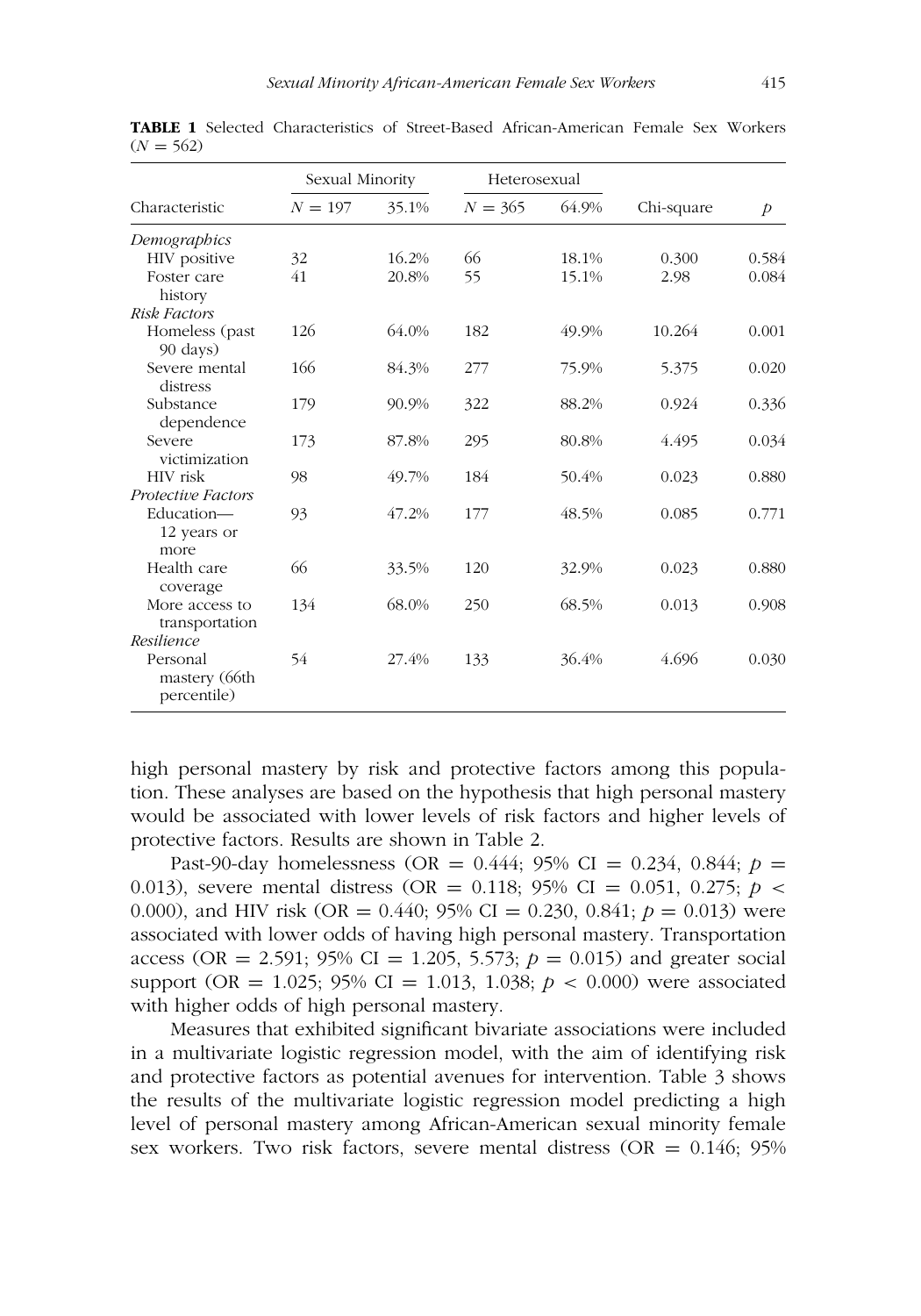| Characteristic                    | OR    | 95% CI         | $\mathcal{P}$ |
|-----------------------------------|-------|----------------|---------------|
| Demographics                      |       |                |               |
| HIV positive                      | 2.431 | [1.110, 5.323] | 0.026         |
| Foster care                       | 0.303 | [0.112, 0.820] | 0.019         |
| history                           |       |                |               |
| Risk Factors                      |       |                |               |
| Homeless (past<br>90 days)        | 0.444 | [0.234, 0.844] | 0.013         |
| Severe mental<br>distress         | 0.118 | [0.051, 0.275] | 0.000         |
| Substance<br>dependence           | 0.980 | [0.332, 2.893] | 0.971         |
| Severe<br>victimization           | 0.906 | [0.353, 2.323] | 0.837         |
| HIV risk                          | 0.440 | [0.230, 0.841] | 0.013         |
| Protective Factors                |       |                |               |
| Education-<br>12 years or<br>more | 1.167 | [0.623, 2.183] | 0.630         |
| Health care<br>coverage           | 1.725 | [0.903, 3.295] | 0.098         |
| More access to<br>transportation  | 2.591 | [1.205, 5.573] | 0.015         |
| Social support                    | 1.025 | [1.013, 1.038] | 0.000         |

**TABLE 2** Bivariate Logistic Regression Models Predicting High Levels of Personal Mastery among African-American Sexual Minority Female Sex Workers (*N* = 197)

CI = 0.057, 0.378;  $p \lt 0.000$  and HIV risk (OR = 0.455; 95% CI = 0.218, 0.952;  $p = 0.037$ ), remained associated with lower odds of having high personal mastery. The protective factors associated with high personal mastery were transportation access (OR =  $2.570$ ; 95% CI =  $1.040$ , 6.352;  $p = 0.041$ ) and greater social support (OR = 1.021; 95% CI = 1.007, 1.036;  $p = 0.003$ .

| Characteristic            | OR    | 95% CI         |       |  |
|---------------------------|-------|----------------|-------|--|
| Risk Factors              |       |                |       |  |
| <b>Homeless</b>           | 1.249 | [0.546, 2.853] | 0.598 |  |
| Severe mental             | 0.146 | [0.057, 0.378] | 0.000 |  |
| distress                  |       |                |       |  |
| HIV risk                  | 0.455 | [0.218, 0.952] | 0.037 |  |
| <i>Protective Factors</i> |       |                |       |  |
| Transportation<br>access  | 2.570 | [1.040, 6.352] | 0.041 |  |
| Social support            | 1.021 | [1.007, 1.036] | 0.003 |  |

**TABLE 3** Multivariate Logistic Regression Models Predicting High Levels of Personal Mastery among African-American Sexual Minority Female Sex Workers (*N* = 197)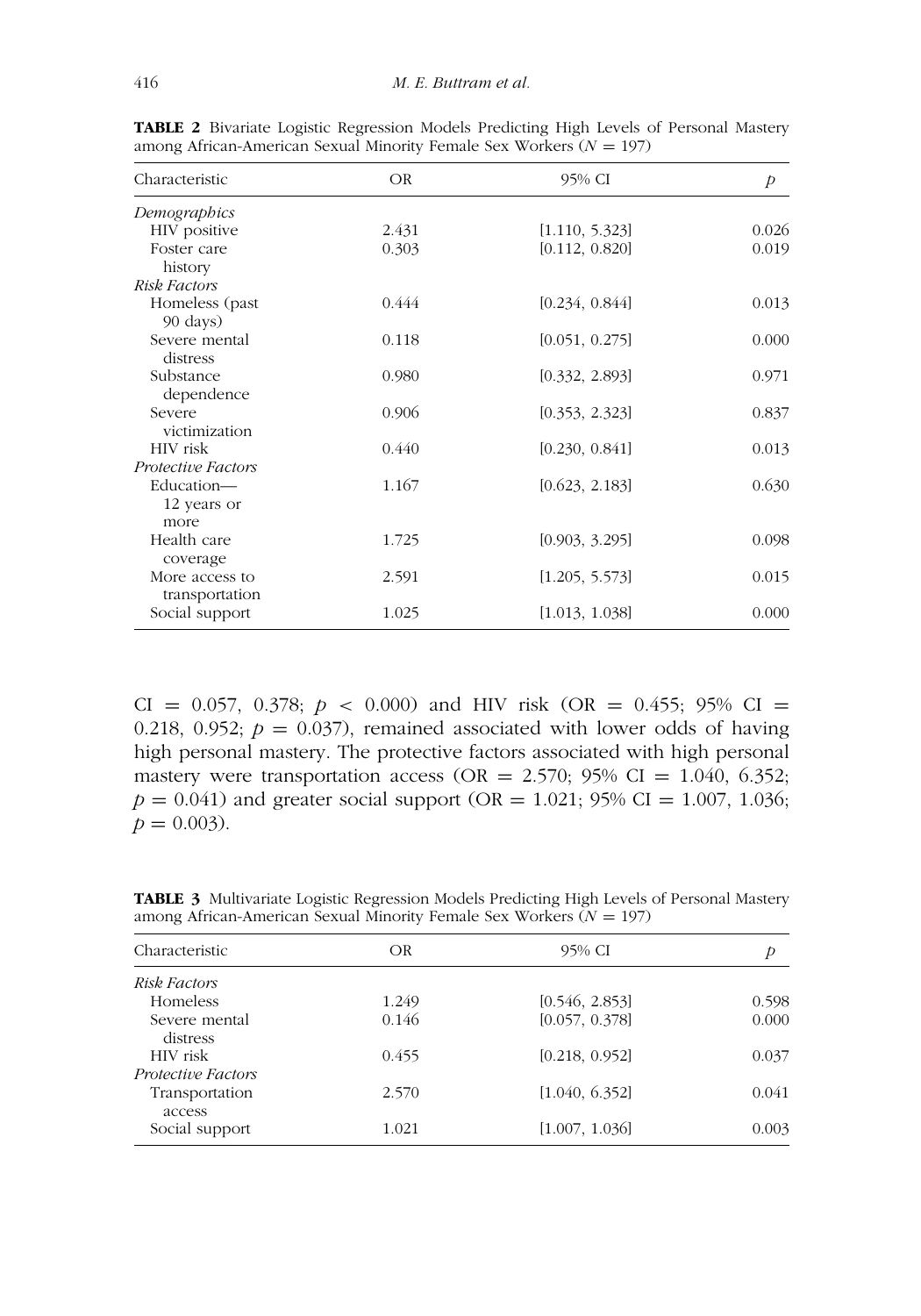#### DISCUSSION AND CONCLUSION

Findings from this study document the presence of personal mastery, and associated protective factors among a sample of African-American sexual minority street-based female sex workers. All of the women in our sample, regardless of sexual identity, reported high levels of risk including recent homelessness, severe mental distress, substance dependence, severe victimization, and HIV risk. However, a significantly higher percentage of sexual minority women reported recent homelessness and met criteria for severe mental distress and severe victimization than heterosexual women. In addition, fewer sexual minority women reported high personal mastery.

Given the prevalence of risk among female sex workers, our analysis focused on sexual minority women, who appeared to be the most vulnerable women in this African-American sample. The present study contributes to previous examinations of female sex workers and sexual minority women by demonstrating that in spite of multiple risk factors, many women express feelings of control which are related to lower levels of risk. While previous research has demonstrated that sexual minority women demonstrate resilient behavior as a means of coping with trauma or stress (Bonet et al., 2007; Balsam, 2003), ours is the first study to examine personal mastery among such a vulnerable population of sexual minority women. As such, this approach reveals the way in which protective factors influence personal mastery and contributes to the study of resilient behaviors.

The overall pattern of results was that risk factors are negatively associated with high levels of personal mastery, while protective factors have a positive association. This is consistent with recent literature that has used a resilience framework to examine health disparities and outcomes (Moskowitz, 2010; Obrist et al., 2010; Pargament & Cummings, 2010). However, ours is the only study to employ this perspective among this vulnerable population of African-American sexual minority women, and it extends the research focused on similar drug-using female sex worker populations in the United States.

Health and social disparities due to structural inequality in access to social, educational, or material resources among African-American and streetlevel sex worker populations are well-documented (Baer, Singer, & Susser, 1997; Romero-Daza et al., 2003; Romero-Daza et al., 2005). Our results identify specific targets for intervention at the individual level to assist sexual minority female sex workers in coping with risk factors and achieving better health outcomes. Protective factors, such as transportation access or social support, could potentially facilitate the development of personal mastery and represent beneficial avenues for intervention efforts. Because of the strong negative association between severe mental distress and personal mastery, and also between HIV risk and personal mastery, approaches that enhance personal mastery are likely to have a beneficial effect on these risks as well.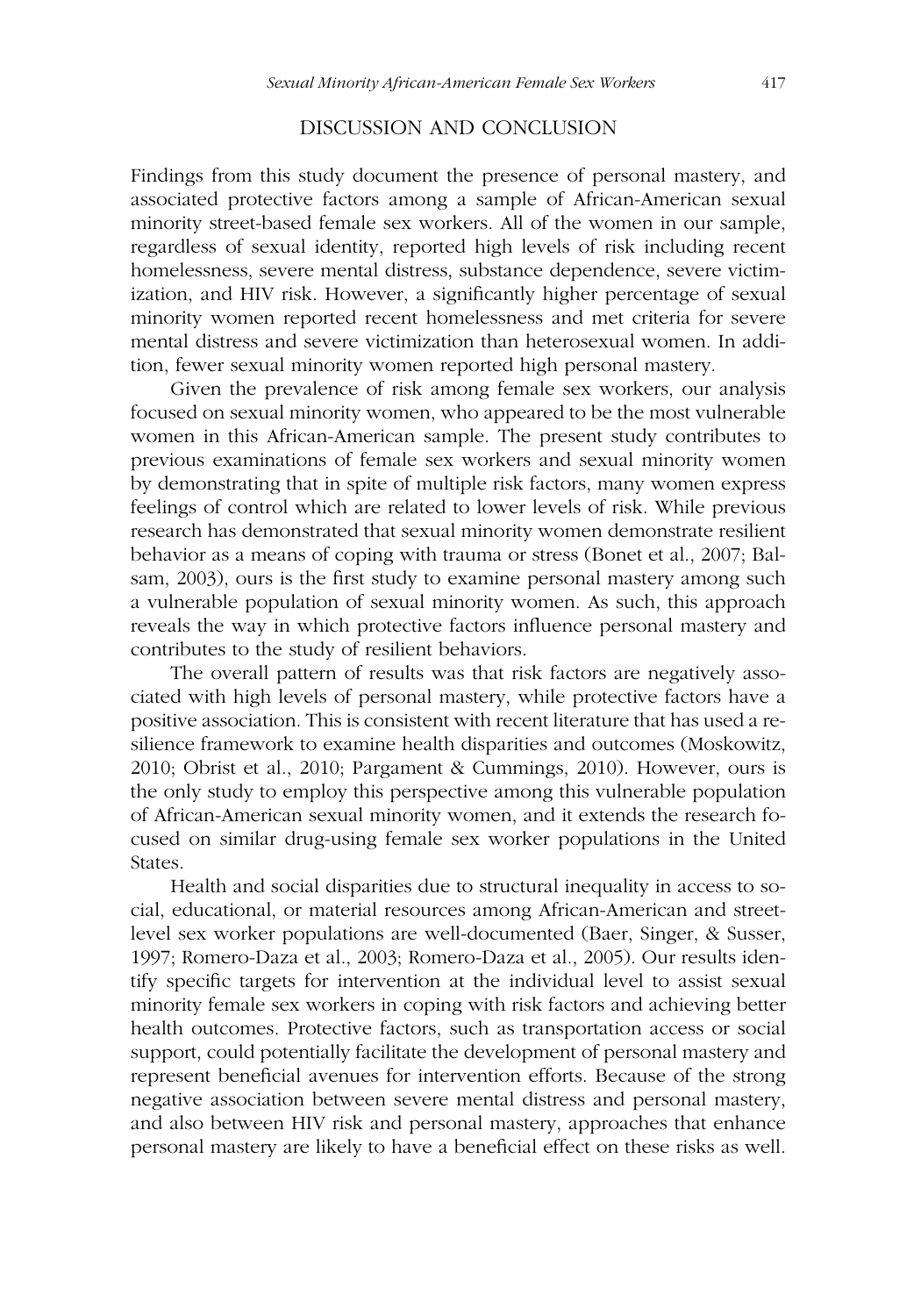To address these issues, community organizations and social service providers should consider the value of indirect intervention approaches to reduce risks for substance use and HIV, in the promotion of health behaviors and reduction of risk such as facilitating access to transportation. Our results indicate that transportation access had a considerable positive association with high levels of personal mastery in both the bivariate and multivariate logistic regression models. Female sex workers in Miami report a lack of transportation access and note that it is a barrier to obtaining needed health and social services (Kurtz et al., 2005). Additional research has shown that lack of transportation access can be a major barrier to social service utilization and positive health outcomes (Hoerster et al., 2011; Sagrestano, Clay, Gooch, Finerman, & Rapino, 2012), especially for African-Americans (Probst, Laditka, Wang, & Johnson, 2007). Interventions that assist vulnerable women in accessing reliable transportation could further reduce risk and make health services utilization, including HIV testing and treatment, a more feasible practice.

The enhancement of informal and formal social support networks would likely reduce risk factors among sexual minority female sex workers. Our measure of social support included four domains: emotional/informational support, tangible support, affectionate support, and positive social interaction. Social support scores tended to be lower than national norms among patients with chronic illnesses (Sherbourne & Stewart, 1991). This is likely due to the prevalence of social conditions of unstable housing, substance use, poverty, violence, social isolation, and disconnection from the community among this population (Surratt & Kurtz, 2012; Surratt et al., 2011). Among sexual minority African-American women in the general population, supportive social relationships were found to be a key factor in facilitating resilience in spite of multiple structural-level social stressors such as homophobia and racism (Bowleg, Huang, Brooks, Black, & Burkholder, 2003). For highly marginalized female sex workers, social support may be even more crucial for expressions of resilience. Findings from a risk reduction intervention study among street-based sex workers in Miami suggested that social support from peer counselors facilitated better engagement with and retention of the interventions (Surratt & Inciardi, 2010). Similar results were found among vulnerable sexual minority African-American men (Buttram, Kurtz, & Surratt, 2013). Thus, small efforts to address the lack of social support in any intervention are apt to have a positive impact. In addition, research has demonstrated that a lack of positive social interaction has a negative effect on the initiation of HIV care after a recent diagnosis (McCoy et al., 2009). With the increasing adoption of HIV prevention initiatives such as Treatment as Prevention (Cohen et al., 2011), this could be an important domain to include in such interventions for high-risk populations, such as street-based female sex workers.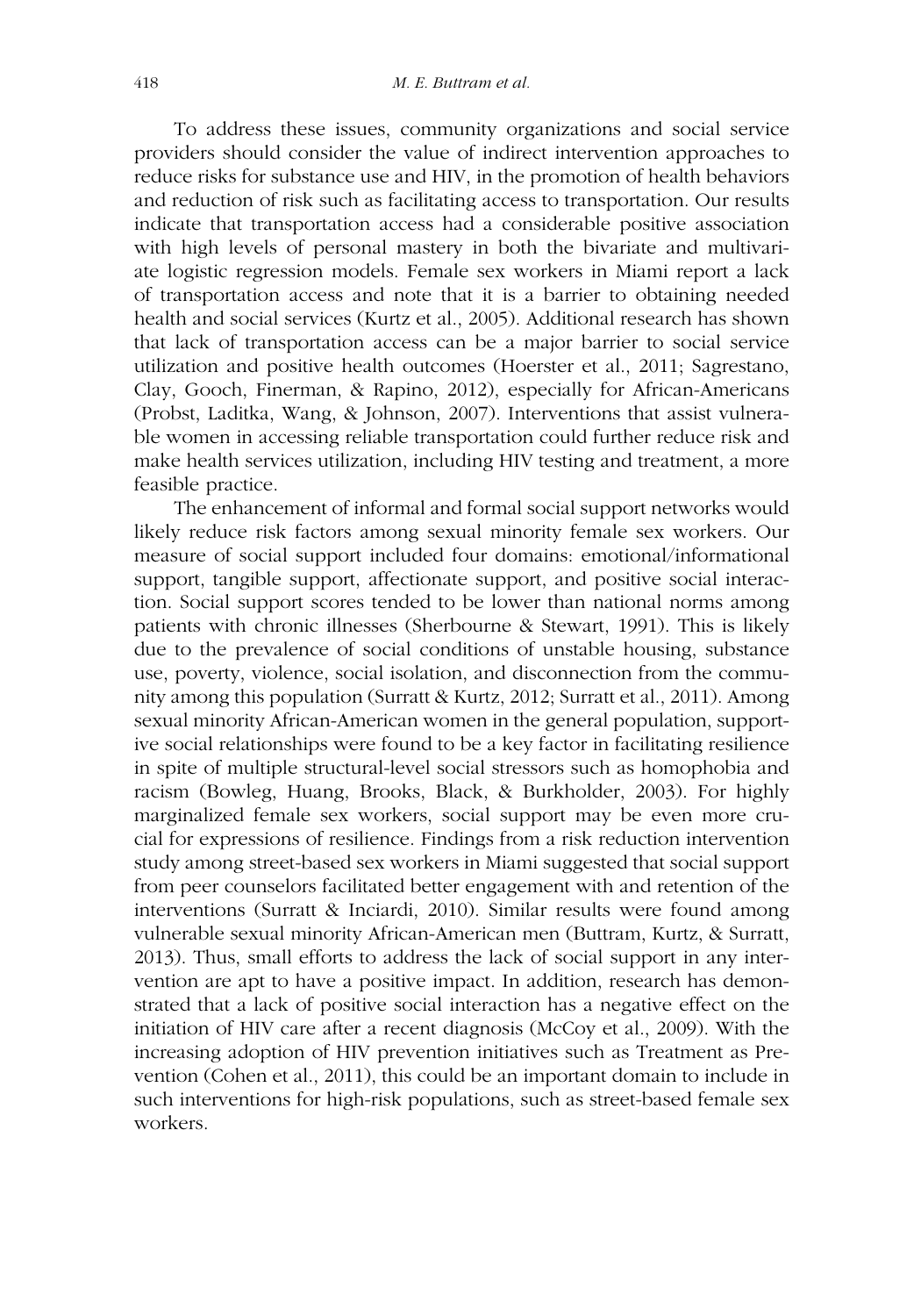These results should be viewed in the context of several limitations. The data were gathered through self-report, potentially leading to underreporting of socially undesirable behaviors or reporting biases. We are confident that the use of specially trained female staff mitigated such deficiencies, though caution is warranted in interpretation. In addition, data presented here are cross-sectional, which limits our ability to make causal inferences among the key variables. Finally, though the study contained a large sample, women who participated may not have been representative of all street-based sex workers in Miami, and the findings may not be generalizable to other sex worker populations.

Despite these limitations, this study provided substantial evidence of protective factors among street-based sexual minority African-American female sex workers experiencing multiple risk factors. Responsive policies must be developed to address the lack of formal advocacy organizations that serve this marginalized and resource-poor population, and provide assistance in accessing mental and physical health care and social services. Though some organizations of this type exist in a handful of other U.S. cities, the presence of such organizations in Miami is not apparent. In addition to recommendations for intervention and public health policy, these analyses also highlight the need for additional research. Comprehensive examinations of female sex workers and other vulnerable populations should investigate social or environmental protective factors that enhance individual capacity to cope with adverse conditions that lead to better health outcomes. Such a focus on resilient behavior would produce valuable insights into the mitigation of risk factors, which would further inform intervention design, public health policy, and social service providers.

#### ACKNOWLEDGEMENT

The authors gratefully acknowledge Dr. James A. Inciardi, Principal Investigator of this study through 2009.

#### FUNDING

This research was supported by Grant Number R01DA013131 from the National Institute on Drug Abuse.

#### REFERENCES

Austin, S. B., Jun, H.-J., Jackson, B., Spiegelman, D., Rich -Edwards, J., Corliss, H. L., & Wright, R. J. (2008). Disparities in child abuse victimization in lesbian,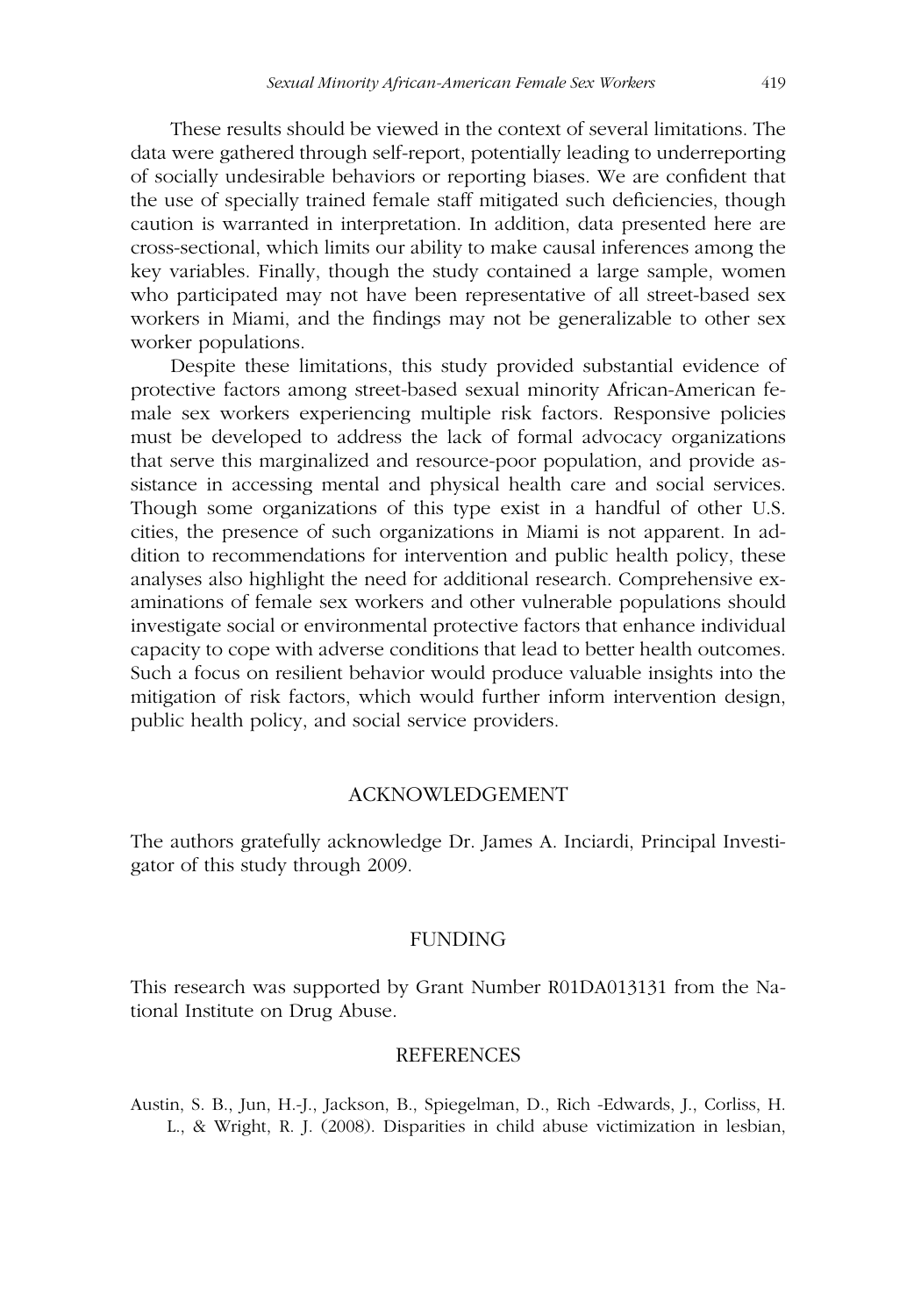bisexual, and heterosexual women in the Nurses' Health Study II. *Journal of Women's Health*, *17*(4), 597–606.

- Baer, H. A., Singer, M., & Susser, I. (1997). *Medical anthropology and the world system: A critical perspective*. Westport, CT: Bergin & Garvey.
- Balsam, K. F. (2003). Trauma, stress, and resilience among sexual minority women: Rising like the phoenix. *Journal of Lesbian Studies*, *7*(4), 1–8.
- Baseman, J., Ross, M., & Williams, M. (1999). Sale of sex for drugs and drugs for sex: An economic context of sexual risk behaviors for STDs. *Sexually Transmitted Diseases*, *26*(8), 444–449.
- Bell, A. V., Ompad, D., & Sherman, S. G. (2006). Sexual and drug risk behaviors among women who have sex with women. *American Journal of Public Health*, *96*(6), 1066–1072.
- Bohlig, E. M., & Dennis, M. L. (1996). *Development of an abbreviated symptom checklist: Preliminary analysis of the HSCL-90 in a methadone-maintenance population*. Research Triangle Park, NC: Research Triangle Institute.
- Bonet, L., Wells, B. E., & Parsons, J. T. (2007). A positive look at a difficult time: A strength based examination of coming out for lesbian and bisexual women. *Journal of LGBT Health Research*, *3*(1), 7–14.
- Bowleg, L., Huang, J., Brooks, K., Black, A., & Burkholder, G. (2003). Triple jeopardy and beyond: Multiple minority stress and resilience among Black lesbians. *Journal of Lesbian Studies*, *7*(4), 87–108.
- Burgess, D., Lee, R., Tran, A., & Van Ryn, M. (2008). Effects of perceived discrimination and mental health services utilization among gay, lesbian, bisexual and transgendered persons. *Journal of LGBT Research*, *3*(4), 1–14.
- Buttram, M. E., Kurtz, S. P., & Surratt, H. L. (2013). Substance use and sexual risk mediated by social support among Black men. *Journal of Community Health*, *38*(1), 62–69.
- Carlson, C. E., Chen, J., Chang, M., Batsuckh, A., Toivgoo, A., & Riedel, M. (2012). Reducing intimate paying partner violence against women who exchange sex in Mongolia: Results from a randomized clinical trial. *Journal of Interpersonal Violence*, *27*(10), 1311–1931.
- Church, S., Henderson, M., Barnard, M., & Hart, G. (2001). Violence by clients towards female prostitutes in different work settings: Questionnaire survey. *British Medical Journal*, *322*(7285), 524–525.
- Cochran, S. D., Ackerman, D., Mays, V. M., & Ross, M. W. (2004). Prevalence of non-medical drug use and dependence among homosexually active men and women in the U.S. population. *Addiction*, *99*(8), 989–998.
- Cohen, M., Chen, Y., McCauley, M., Gamble, T., Hosseinipour, M., & Kumarasamy, N. (2011). Prevention of HIV-1 infection with early antiretroviral therapy. *New England Journal of Medicine*, *11*(365), 469–505.
- Corliss, H. L., Austin, S. B., Roberts, A. L., & Molnar, B. E. (2009). Sexual risk in "mostly heterosexual" young women: Influence of social support and caregiver mental health. *Journal of Women's Health*, *18*(12), 2005–2010.
- Coston, C. T. M., & Ross, L. E. (1998). Criminal victimization of prostitutes: Empirical support for the lifestyle/exposure model. *Journal of Crime and Justice*, *21*(1), 53–70.
- Dalla, R. L. (2001). Et tú brutè? A qualitative analysis of streetwalking prostitutes' interpersonal support networks. *Journal of Family Issues*, *22*(8), 1066–1085.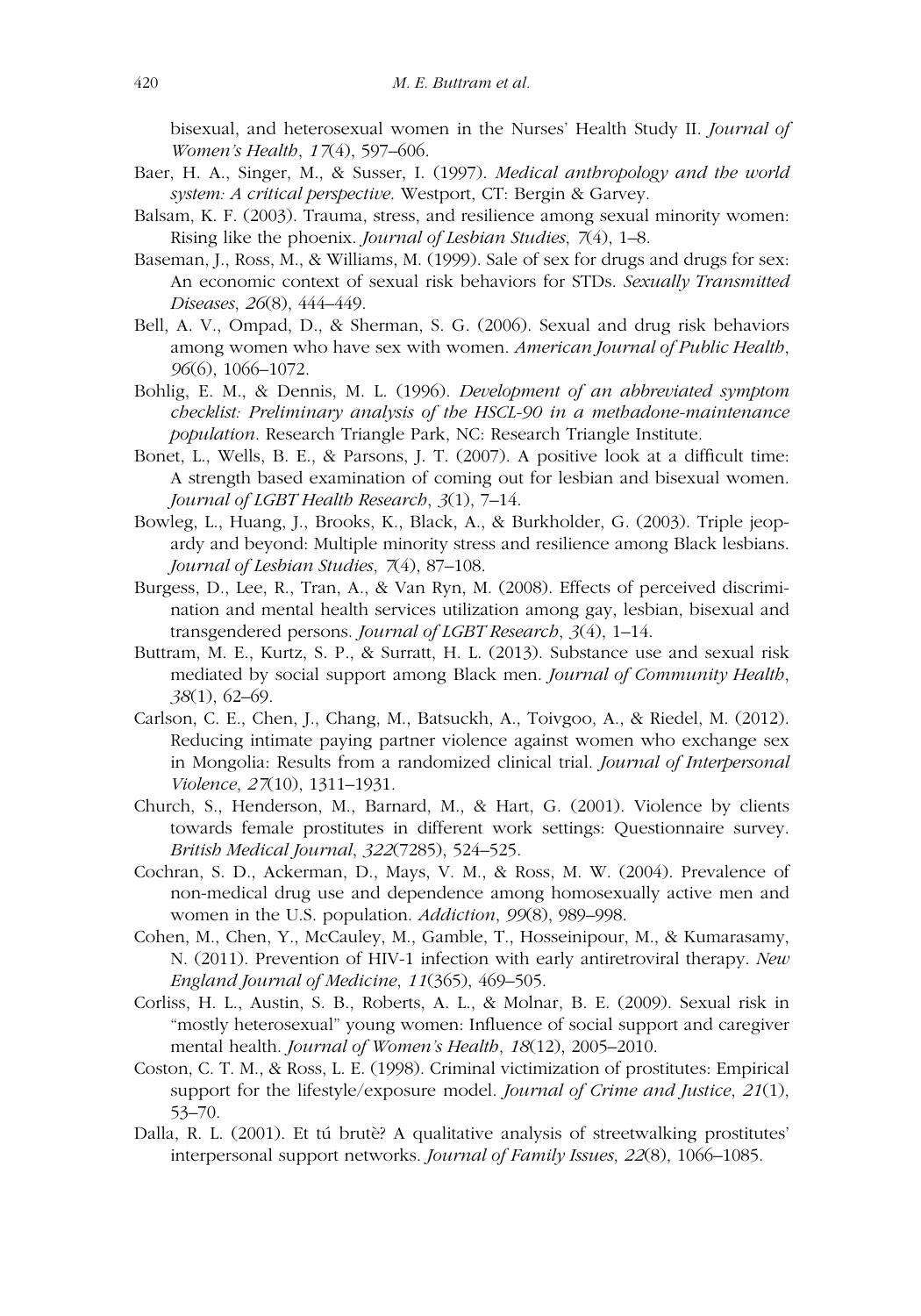- Davis, N. J. (2000). From victims to survivors: Working with recovering street prostitutes. In R. Weitzer (Ed.), *Sex for sale: Prostitution, pornography, and the sex industry* (pp. 139–158). New York, NY: Routledge.
- Dennis, M. L., Chan, Y. F., & Funk, R. (2006). Development and validation of the GAIN short screener (GSS) for internalizing, externalizing, and substance use disorders and crime/violence problems among adolescents and adults. *American Journal on Addictions*, *15*, 80–91.
- Dennis, M. L., Titus, J. C., White, M. K., Unsicker, J. I., & Hodgkins, D. (2002). *Global Appraisal of Individual Needs - Initial (GAIN-I)*. Bloomington, IL: Chestnut Health Systems.
- Drabble, L., Midanik, L. T., & Trocki, K. (2005). Reports of alcohol consumption and alcohol-related problems among homosexual, bisexual, and heterosexual respondents: Results from the 2000 National Alcohol Survey. *Journal of Studies on Alcohol*, *66*, 111–120.
- Drabble, L., & Trocki, K. (2005). Alcohol consumption, alcohol-related problems, and other substance use among lesbian and bisexual women. *Journal of Lesbian Studies*, *9*(3), 19–30.
- El-Bassel, N., Simoni, J. M., Cooper, D. K., Gilbert, L., & Schilling, R. (2001). Sex trading and psychological distress among women on methadone. *Psychology of Addictive Behaviors*, *15*(3), 177–184.
- Farley, M., & Barkan, H. (1998). Prostitution, violence and posttraumatic stress disorder. *Women & Health*, *27*(3), 37–49.
- Ford, C. L. (2006). Usage of "MSM" and "WSW" and the broader context of public health research. *American Journal of Public Health*, *96*(1), 9.
- Gerstorf, D., Röcke, C., & Lachman, M. E. (2011). Antecedent-consequent relations of perceived control to health and social support: Longitudinal evidence for between-domain associations across adulthood. *Journal of Gerontology: Psychological Sciences*, *66B*(1), 61–71.
- Ghimire, L., Smith, S. W. C., van Teijlingen, E. R., Dahal, R., & Luitel, N. P. (2011). Reasons for non-use of condoms and self-efficacy among female sex workers: A qualitative study in Nepal. *BMC Women's Health*, *11*(42), 1–8.
- Gidycz, C. A., Coble, C. N., Latham, L., & Layman, M. J. (1993). Sexual assault experience in adulthood and prior victimization experiences: A prospective analysis. *Psychology of Women Quarterly*, *17*(2), 151–168.
- Gilbert, L., El-Bassel, N., Rajah, V., Foleno, A., & Frye, V. (2001). Linking drug-related activities with experiences of partner violence: A focus group study of women in methadone treatment. *Violence and Victims*, *16*(5), 517–536.
- Guha, M., Baschieri, A., Bharat, S., Bhatnagar, T., Sane, S. S., & Godbole, S. V. (2012). Risk reduction and perceived collective efficacy and community support among female sex workers in Tamil Nadu and Maharashtra, India: The importance of context. *Journal of Epidemiology and Community Health*, *66*(Supplement 2), ii55–ii61. doi: 10.1136/jech-2011–200562
- Harmell, A. L., Chattillion, E. A., Roepke, S. K., & Mausbach, B. T. (2011). A review of the psychology of dementia caregiving: A focus on resilience factors. *Current Psychiatry Reports*, *13*(3), 219–224.
- Hillier, L., De Visser, R., Kavanagh, A. M., & McNair, R. P. (2003). The association between licit and illicit drug use and sexuality in young Australian women. *The Medical Journal of Australia*, *179*(6), 326–327.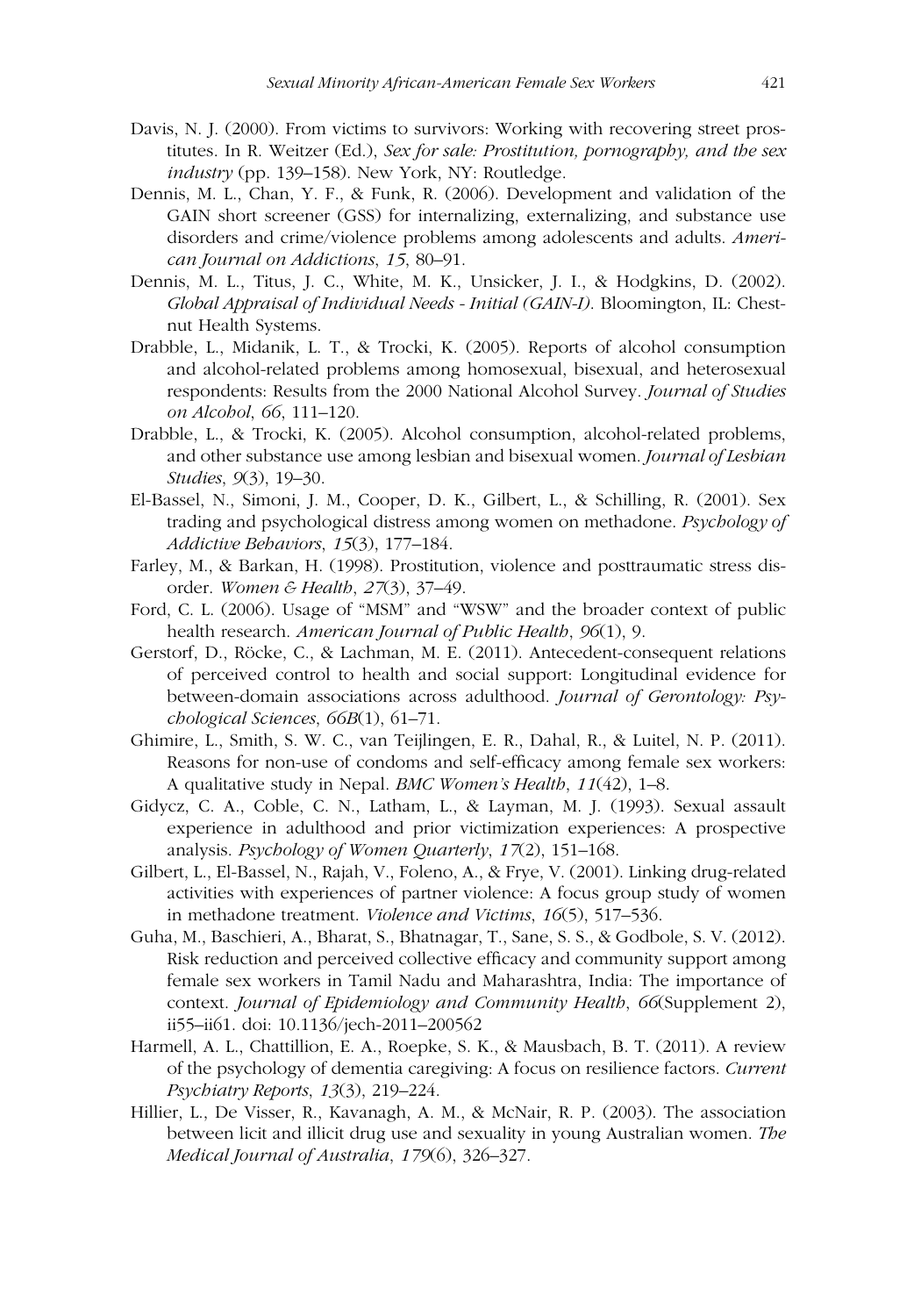- Hoerster, K. D., Mayer, J. A., Gabbard, S., Kronick, R. G., Roesch, S. C., & Malcarne, V. L. (2011). Impact of individual-, environmental-, and policy-level factors on health care utilization among U.S. farmworkers. *American Journal of Public Health*, *101*(4), 685–692.
- Inciardi, J. A. (1995). Crack, crack house sex, and HIV risk. *Archives of Sexual Behavior*, *24*(3), 249–269.
- Inciardi, J. A., & Surratt, H. L. (2001). Drug use, street crime and sex-trading among cocaine-dependent women: Implications for public health and criminal justice policy. *Journal of Psychoactive Drugs*, *33*(4), 379–389.
- Institute of Behavioral Research (IBR). (2006). The TCU drug screen II. Retrieved from http://ibr.tcu.edu/forms/tcu-drug-screen/
- Kurtz, S. P., Surratt, H. L., Inciardi, J. A., & Kiley, M. C. (2004). Sex work and "date" violence. *Violence Against Women*, *10*(4), 357–385.
- Kurtz, S. P., Surratt, H. L., Kiley, M. C., & Inciardi, J. A. (2005). Barriers to health and social services for street-based sex workers. *Journal of Health Care for the Poor and Underserved*, *16*(2), 345–361.
- Li, Y., Detels, R., Lin, P., Fu, X., Deng, Z., Liu, Y., *...* Wu, Z. (2010). Prevalence of Human Immunodeficiency Virus and sexually transmitted infections and associated risk factors among female sex workers in Guangdong Province, China. *Journal of Acquired Immune Deficiency Syndrome*, *53*(Supplement 1), S48–S53.
- Lindley, L. L., Barnett, H. M., & Burcin, M. (2008). STDs among sexually active female college students: Does sexual orientation make a difference? *Perspective on Sexual and Reproductive Health*, *40*(4), 212–217.
- Maher, L. (1997). *Sexed work: Gender, race and resistance in a Brooklyn drug market*. New York, NY: Oxford University Press.
- Mayer, K. H., Bradford, J. B., Makadon, H. J., Stall, R., Goldhammer, H., & Landers, S. (2008). Sexual and gender minority health: What we know and what needs to be done. *American Journal of Public Health*, *98*(6), 989–995.
- McCabe, S. E., Hughes, T. L., & Boyd, C. (2004). Substance use and misuse: Are bisexual women at greater risk? *Journal of Psychoactive Drugs*, *36*(2), 217–225.
- McCoy, S. I., Strauss, R. P., MacDonald, P. D. M., Leone, P. A., Eron, J. J., & Miller, W. C. (2009). Social support and delays seeking care after HIV diagnosis, North Carolina, 2000–2006. *AIDS Care*, *21*(9), 1148–1156.
- Meads, C., Buckley, E., & Sanderson, P. (2007). Ten years of lesbian health survey research in the UK West Midlands. *BMC Public Health*, *7*(251), 1–9.
- Moskowitz, J. T. (2010). Positive affect at the onset of chronic illness: Planting the seeds of resilience. In J. W. Reich, A. J. Zautra, & J. S. Hall (Eds.), *Handbook of adult resilience* (pp. 465–483). New York, NY: Guilford Press.
- Obrist, B., Pfeiffer, C., & Henley, R. (2010). Multi-layered social resilience: A new approach in mitigation research. *Progress in Development Studies*, *10*(4), 283– 293.
- Pargament, K. I., & Cummings, J. (2010). Anchored by faith: Religion as a resilience factor. In J. W. Reich, A. J. Zautra, & J. S. Hall (Eds.), *Handbook of adult resilience* (pp. 193–210). New York, NY: Guilford Press.
- Pathela, P., Blank, S., Sell, R. L., & Schillinger, J. A. (2006). The importance of both sexual behavior and identity. *American Journal of Public Health*, *96*(5), 765.
- Pearlin, L. I., Menaghan, E. G., Lieberman, M. A., & Mullan, J. T. (1981). The stress process. *Journal of Health and Social Behavior*, *22*(4), 337–356.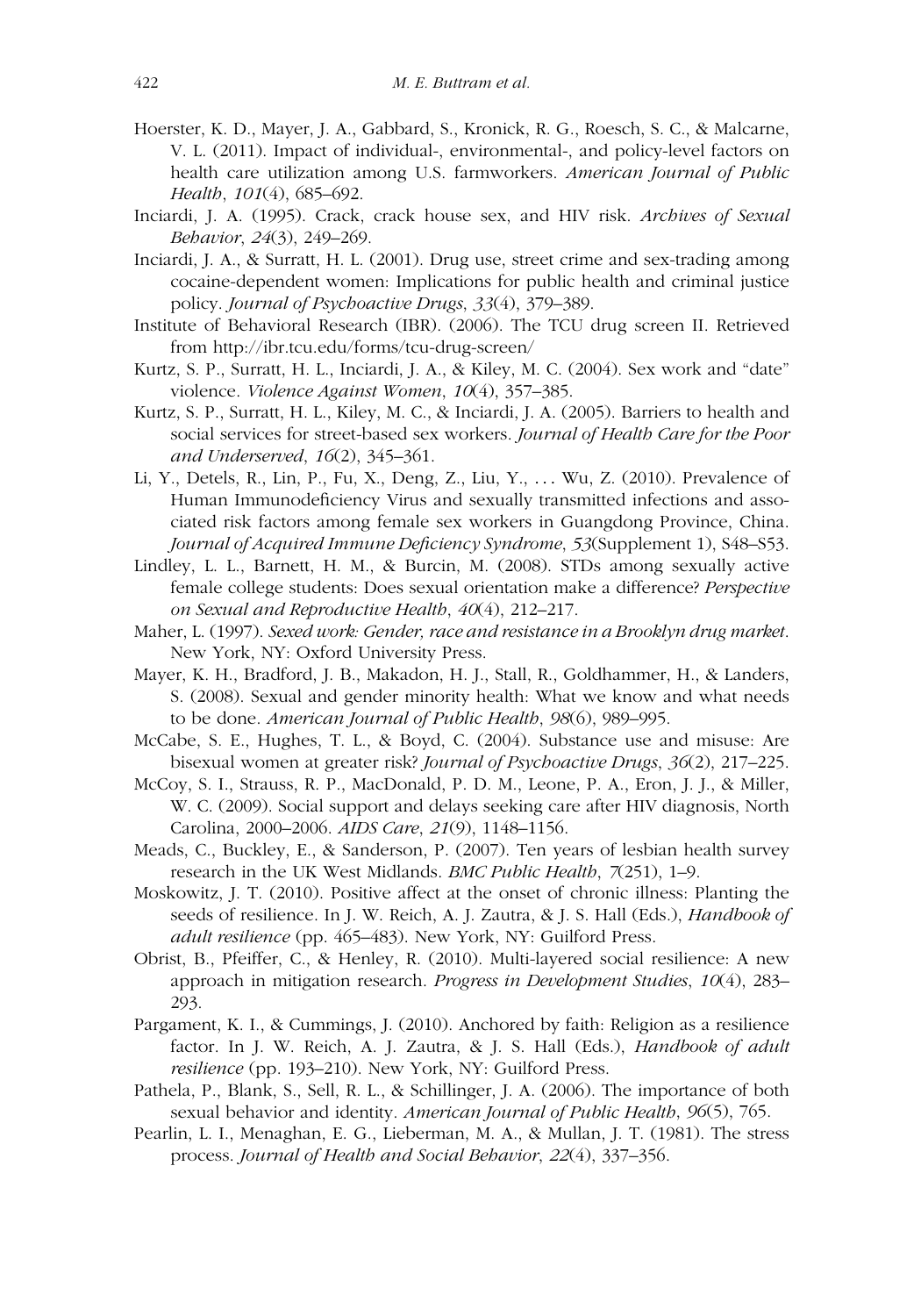- Pearlin, L. I., & Schooler, C. (1978). The structure of coping. *Journal of Health and Social Behavior*, *19*, 2–21.
- Probst, J. C., Laditka, S. B., Wang, J.-Y., & Johnson, A. O. (2007). Effects of residence and race on burden of travel for care: Cross sectional analysis of the 2001 U.S. National Household Travel Survey. *BMC Health Services Research*, *7*(40), 1–13.
- Roepke, S. K., & Grant, I. (2011). Toward a more complete understanding of the effects of personal mastery on cardiometabolic health. *Health Psychology*, *30*(5), 615–632.
- Romero-Daza, N., Weeks, M., & Singer, M. (2003). "Nobody gives a damn if I live or die." Experiences of violence among drug-using sex workers in Hartford, Connecticut. *Medical Anthropology*, *22*(3), 233–259.
- Romero-Daza, N., Weeks, M., & Singer, M. (2005). Conceptualizing the impact of indirect violence on HIV risk among women involved in street-level prostitution. *Aggression and Violent Behavior*, *10*, 153–170.
- Ross, M. W., Essien, E. J., Williams, M. L., & Fernandez-Esquer, M. E. (2003). Concordance between sexual behavior and sexual identity in street outreach samples of four racial/ethnic groups. *Sexually Transmitted Diseases*, *30*, 110–113.
- Ryan, C., Huebner, D., Diaz, R. M., & Sanchez, J. (2009). Family rejection as a predictor of negative health outcomes in White and Latino lesbian, gay, and bisexual young adults. *Pediatrics*, *123*(1), 346–352.
- Sagrestano, L., Clay, J., Gooch, J., Finerman, R., & Rapino, M. (2012). *Examining transportation as a barrier to service utilization for PLWHA*. Paper presented at the American Public Health Association, San Francisco, CA.
- Saulnier, C. F., & Miller, B. (1997). Alcohol and drug problems: Heterosexual versus lesbian and bisexual women. *Canadian Journal of Human Sexuality*, *6*(3), 221–231.
- Scheibe, A., Drame, F. M., & Shannon, K. (2012). HIV prevention among female sex workers in Africa. *Journal of Social Aspects of HIV/AIDS Research Alliance*, *9*(3), 167–172.
- Scheier, M. F., Carver, C. S., & Bridges, M. W. (1994). Distinguishing optimism from neuroticism (and trait anxiety, sefl-mastery, and self-esteem): A reevaluation of the Life Orientation Test. *Journal of Personality and Social Psychology*, *67*(6), 1063–1078.
- Seeman, M. (1991). Alienation and anomie. In J. P. Robinson, P. R. Shaver, & L. S. Wrightsman (Eds.), *Measures of personality and social spychological attitudes* (vol. 1, pp. 292–372). San Diego, CA: Academic Press, Inc.
- Shannon, K., & Csete, J. (2010). Violence, condom negotiation, and HIV/STI risk among sex workers. *Journal of the American Medical Association*, *304*(5), 573–574.
- Shannon, K., Kerr, T., Allinott, S., Chettiar, J., Shoveller, J., & Tyndall, M. W. (2008). Social and structural violence and power relations in mitigating HIV risk of drugusing women in survival sex work. *Social Science and Medicine*, *66*, 911–921.
- Sherbourne, C. D., & Stewart, A. L. (1991). The MOS social support survey. *Social Science and Medicine*, *32*(6), 705–714.
- Simpson, D. D., Joe, G. W., Knight, K., Rowan-Szal, G. A., & Gray, J. S. (2012). Texas Christian University (TCU) short forms for assessing client needs and functioning in addiction treatment. *Journal of Offender Rehabilitation*, *51*(1–2), 34–56.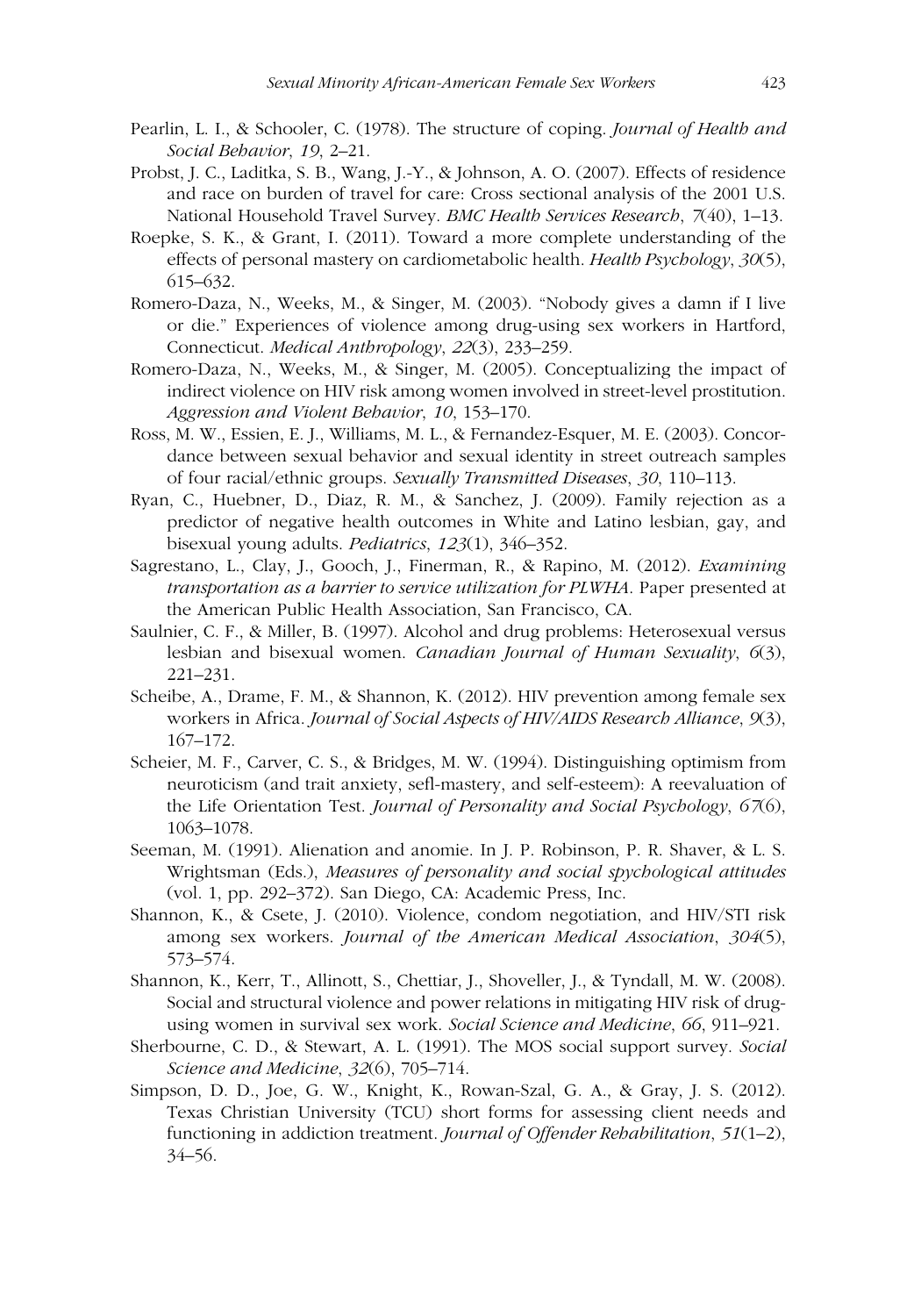- Spittal, P. M., Bruneau, J., Craib, K. J. P., Miller, C., Lamothe, F., & Weber, A. E. (2003). Surviving the sex trade: A comparison of HIV risk behaviors among street-involved women in two Canadian cities who inject drugs. *AIDS Care*, *15*(2), 187–195.
- Sterk, C. E., & Elifson, K. W. (1990). Drug-related violence and street prostitution. In M. De la Rosa, E. Y. Lambert, & B. Gropper (Eds.), *Drugs and violence: Causes, correlates, and consequences [NIDA research monograph]* (vol. 103, pp. 208–221). DHHS Publication No. (ADM) 90–1721. Rockville, MD: National Institute on Drug Abuse.
- Sterk, C. E., & Elifson, K. W. (2006). Exploring sexual behaviors and sexual orientation: An ethnographic study of African American female crack cocaine users. In A. M. Omoto & H. S. Kurtzman (Eds.), *Sexual orientation and mental health* (pp. 269–280). Washington, DC: American Psychological Association.
- Surratt, H. L., & Inciardi, J. A. (2004). HIV risk, seropositivity and predictors of infection among homeless and non-homeless women sex workers in Miami, Florida, USA. *AIDS Care*, *16*(5), 594–604.
- Surratt, H. L., & Inciardi, J. A. (2010). An effective HIV risk reduction reduction protocol for drug-using women sex workers. *Prevention and Intervention in the Community*, *38*(2), 118–131.
- Surratt, H. L., Inciardi, J. A., Kurtz, S. P., & Kiley, M. C. (2004). Sex work and drug use in a subculture of violence. *Crime & Delinquency*, *50*(1), 43–59.
- Surratt, H. L., & Kurtz, S. P. (2012). Foster care history and HIV infection among drug-using African American female sex workers. *AIDS and Behavior*, *16*(4), 982–989.
- Surratt, H. L., Kurtz, S. P., Chen, M., & Mooss, A. (2011). HIV risk among female sex workers in Miami: The impact of violent victimization and untreated mental illness. *AIDS Care*, *24*(5), 553–561.
- Surratt, H. L., Kurtz, S. P., Weaver, J. C., & Inciardi, J. A. (2005). The connections of mental health problems, violent life experiences, and the social milieu of the "stroll" with the HIV risk behaviors of female street sex workers. *Journal of Psychology and Human Sexuality*, *17*(1/2), 23–44.
- Titus, J. C., Dennis, M. L., White, W. L., Scott, C. K., & Funk, R. R. (2003). Gender differences in victimization severity and outcomes among adolescents treated for substance abuse. *Child Maltreatment*, *8*(1), 19–35.
- Tucker, J. S., Ellickson, P. L., & Klein, D. J. (2008). Understanding differences in substance use among bisexual and heterosexual young women. *Women's Health Issues*, *18*(5), 387–398.
- Ungar, M. (2008). Resilience across cultures. *British Journal of Social Work*, *38*, 218–235.
- Waters, J. K., & Biernacki, P. (1989). Targeted sampling: Options for the study of hidden populations. *Social Problems*, *36*(4), 416–430.
- Weiner, A. (1996). Understanding the social needs of streetwalking prostitutes. *Social Work*, *41*(1), 97–105.
- Wenzel, S. L., Leake, B. D., & Gelberg, L. (2001). Risk factors for major violence among homeless women. *Journal of Interpersonal Violence*, *16*(8), 739– 752.
- Wilsnack, S. C., Hughes, T. L., Johnson, T. P., Bostwick, W. B., Szalacha, L. A., Benson, P., *...* Kinnison, K. E. (2008). Drinking and drinking-related problems